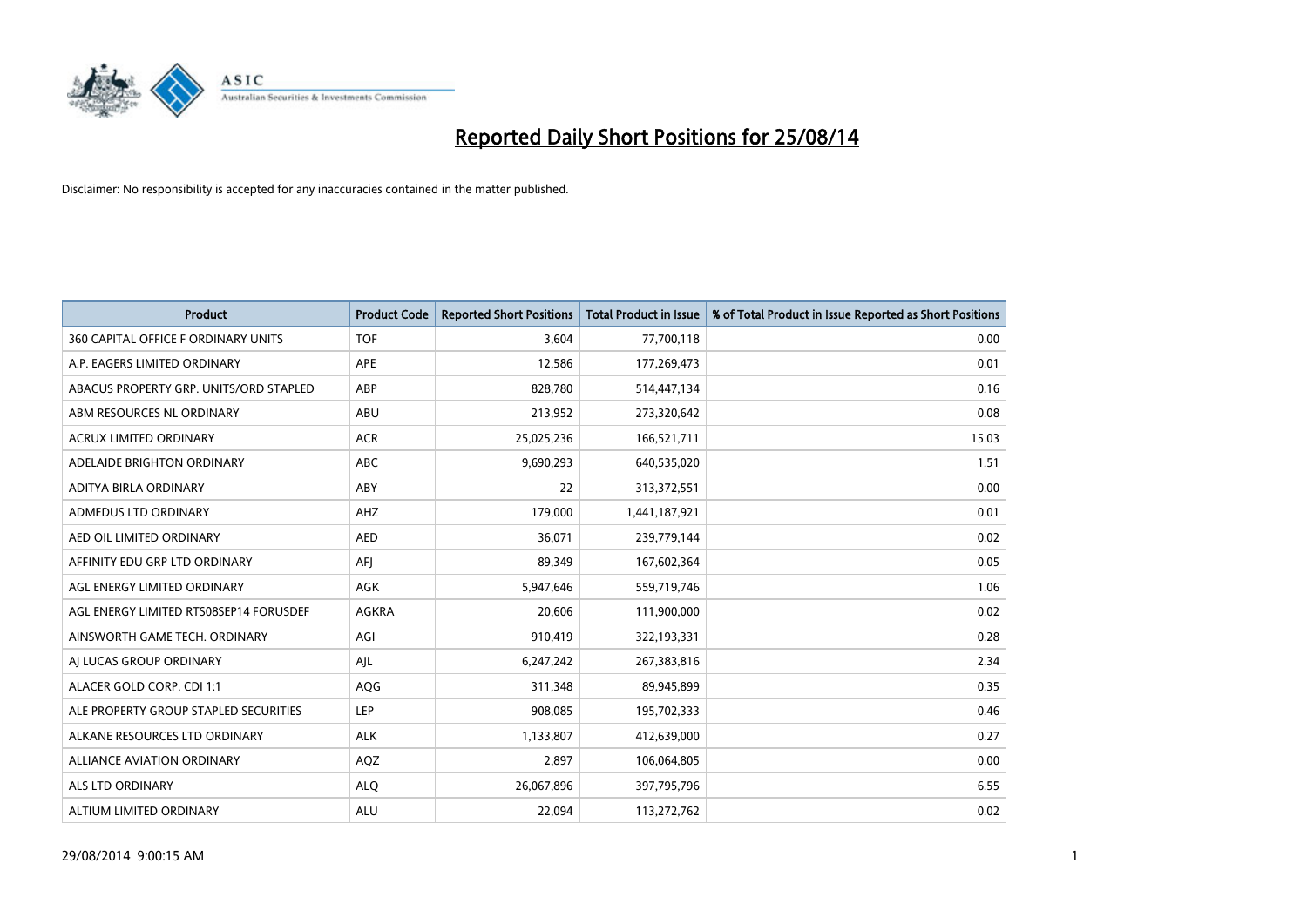

| <b>Product</b>                          | <b>Product Code</b> | <b>Reported Short Positions</b> | <b>Total Product in Issue</b> | % of Total Product in Issue Reported as Short Positions |
|-----------------------------------------|---------------------|---------------------------------|-------------------------------|---------------------------------------------------------|
| ALTONA MINING LTD ORDINARY              | <b>AOH</b>          | 94,848                          | 532,579,704                   | 0.02                                                    |
| ALUMINA LIMITED ORDINARY                | AWC                 | 60,993,311                      | 2,806,225,615                 | 2.17                                                    |
| AMCOM TELECOMM. ORDINARY                | AMM                 | 3,809,064                       | 264,835,089                   | 1.44                                                    |
| AMCOR LIMITED ORDINARY                  | AMC                 | 8,346,859                       | 1,206,684,923                 | 0.69                                                    |
| AMP LIMITED ORDINARY                    | AMP                 | 4,039,129                       | 2,957,737,964                 | 0.14                                                    |
| ANSELL LIMITED ORDINARY                 | <b>ANN</b>          | 4,850,908                       | 152,937,881                   | 3.17                                                    |
| ANTARES ENERGY LTD ORDINARY             | AZZ                 | 107,120                         | 255,000,000                   | 0.04                                                    |
| ANZ BANKING GRP LTD ORDINARY            | ANZ                 | 8,742,927                       | 2,756,593,636                 | 0.32                                                    |
| APA GROUP STAPLED SECURITIES            | <b>APA</b>          | 11,831,012                      | 835,750,807                   | 1.42                                                    |
| APN NEWS & MEDIA ORDINARY               | <b>APN</b>          | 687,530                         | 1,029,041,356                 | 0.07                                                    |
| AQUARIUS PLATINUM. ORDINARY             | AQP                 | 2,691,843                       | 1,464,872,899                 | 0.18                                                    |
| AQUILA RESOURCES ORDINARY               | <b>AQA</b>          | 14,745                          | 411,804,442                   | 0.00                                                    |
| ARB CORPORATION ORDINARY                | ARP                 | 1,219,559                       | 72,493,302                    | 1.68                                                    |
| ARDENT LEISURE GROUP STAPLED SECURITIES | AAD                 | 2,189,314                       | 427,554,294                   | 0.51                                                    |
| ARENA REIT. ORDINARY UNITS              | <b>ARF</b>          | 4,767                           | 211,495,653                   | 0.00                                                    |
| ARISTOCRAT LEISURE ORDINARY             | ALL                 | 588,572                         | 622,710,823                   | 0.09                                                    |
| ARRIUM LTD ORDINARY                     | ARI                 | 46,390,129                      | 1,366,183,142                 | 3.40                                                    |
| ASALEO CARE LIMITED ORDINARY            | AHY                 | 3,500,000                       | 603,059,070                   | 0.58                                                    |
| ASCIANO LIMITED ORDINARY                | <b>AIO</b>          | 2,652,539                       | 975,385,664                   | 0.27                                                    |
| ASG GROUP LIMITED ORDINARY              | ASZ                 | 450,924                         | 206,720,839                   | 0.22                                                    |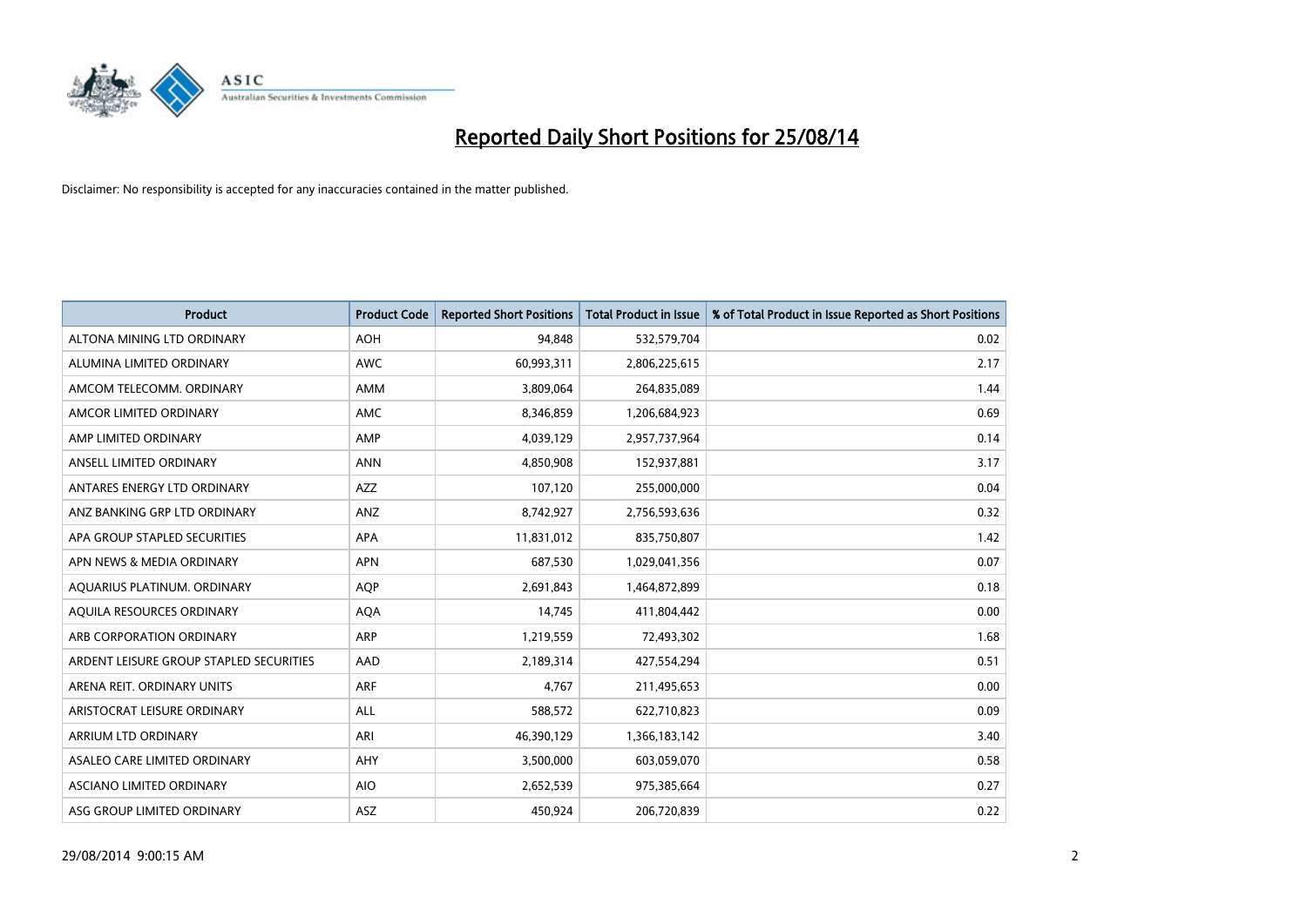

| <b>Product</b>                            | <b>Product Code</b> | <b>Reported Short Positions</b> | <b>Total Product in Issue</b> | % of Total Product in Issue Reported as Short Positions |
|-------------------------------------------|---------------------|---------------------------------|-------------------------------|---------------------------------------------------------|
| ASPEN GROUP ORD/UNITS STAPLED             | APZ                 | 129,350                         | 119,948,774                   | 0.11                                                    |
| ASTRO JAP PROP GROUP STAPLED US PROHIBIT. | AJA                 | 31,703                          | 67,211,752                    | 0.05                                                    |
| ASX LIMITED ORDINARY                      | ASX                 | 4,795,265                       | 193,595,162                   | 2.48                                                    |
| ATLAS IRON LIMITED ORDINARY               | <b>AGO</b>          | 143,300,472                     | 915,701,543                   | 15.65                                                   |
| ATRUM COAL NL ORDINARY                    | ATU                 | 163,844                         | 161,624,242                   | 0.10                                                    |
| AURIZON HOLDINGS LTD ORDINARY             | AZJ                 | 3,033,473                       | 2,137,284,503                 | 0.14                                                    |
| AUSDRILL LIMITED ORDINARY                 | ASL                 | 23,990,428                      | 312,277,224                   | 7.68                                                    |
| AUSENCO LIMITED ORDINARY                  | AAX                 | 1,301,994                       | 168,449,799                   | 0.77                                                    |
| AUSNET SERVICES STAPLED SECURITIES        | AST                 | 17,486,635                      | 3,425,244,162                 | 0.51                                                    |
| <b>AUSTAL LIMITED ORDINARY</b>            | ASB                 | 184,477                         | 346,379,377                   | 0.05                                                    |
| AUSTBROKERS HOLDINGS ORDINARY             | <b>AUB</b>          | 137,888                         | 59,955,596                    | 0.23                                                    |
| AUSTIN ENGINEERING ORDINARY               | <b>ANG</b>          | 1,421,188                       | 84,274,004                    | 1.69                                                    |
| AUSTRALAND PROPERTY STAPLED SECURITY      | <b>ALZ</b>          | 67,203                          | 581,797,922                   | 0.01                                                    |
| AUSTRALIAN AGRICULT, ORDINARY             | AAC                 | 2,127,770                       | 532,474,721                   | 0.40                                                    |
| AUSTRALIAN FOUNDAT, ORDINARY              | AFI                 | 100                             | 1,049,055,166                 | 0.00                                                    |
| AUSTRALIAN PHARM, ORDINARY                | API                 | 10,691,281                      | 488,115,883                   | 2.19                                                    |
| AUTOMOTIVE HOLDINGS ORDINARY              | AHE                 | 802,813                         | 306,437,941                   | 0.26                                                    |
| AVANCO RESOURCES LTD ORDINARY             | AVB                 | 10,114                          | 1,661,675,855                 | 0.00                                                    |
| AVEO GROUP STAPLED SECURITIES             | AOG                 | 10,050,495                      | 500,111,460                   | 2.01                                                    |
| AWE LIMITED ORDINARY                      | <b>AWE</b>          | 591,137                         | 522,696,385                   | 0.11                                                    |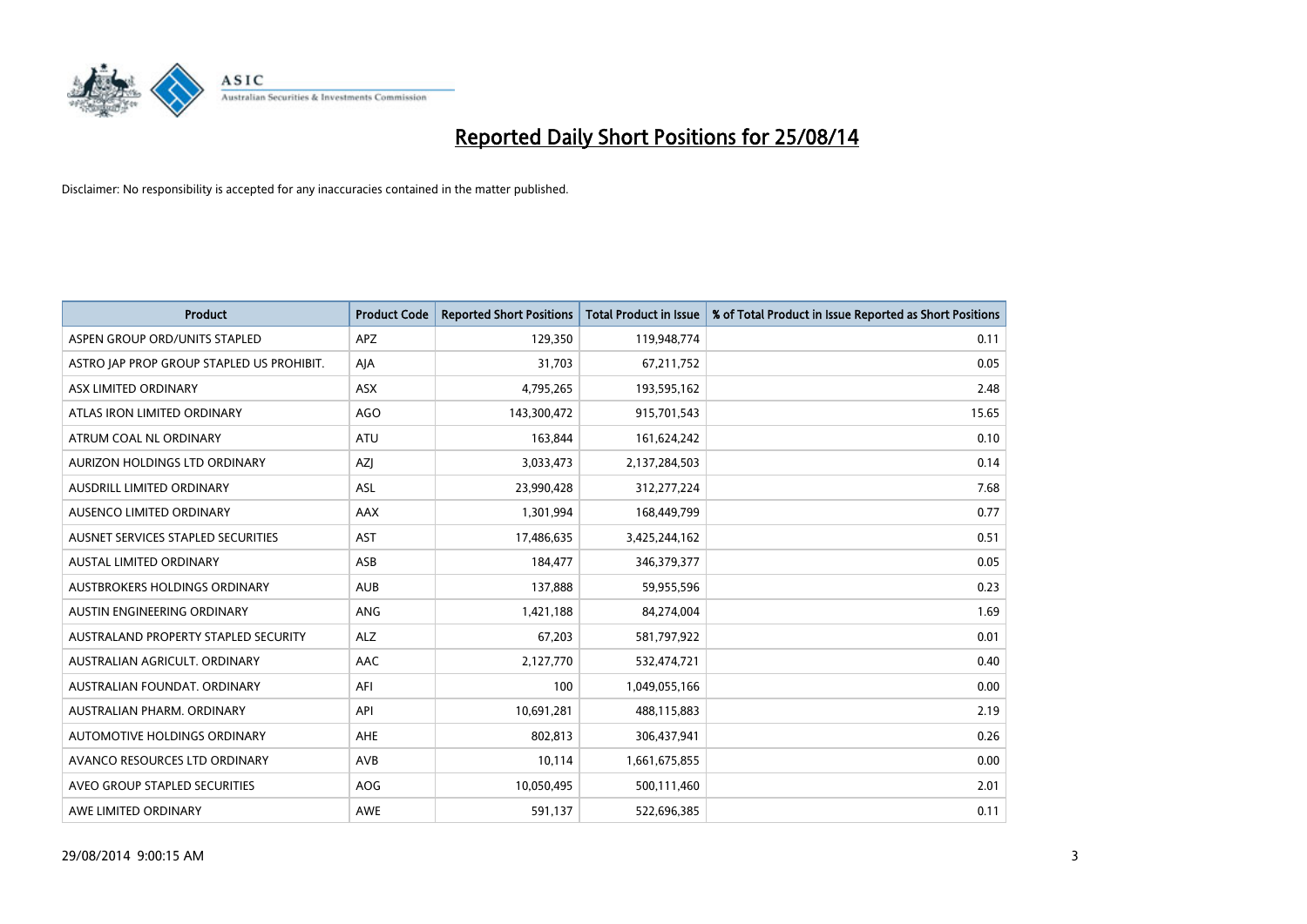

| Product                              | <b>Product Code</b> | <b>Reported Short Positions</b> | <b>Total Product in Issue</b> | % of Total Product in Issue Reported as Short Positions |
|--------------------------------------|---------------------|---------------------------------|-------------------------------|---------------------------------------------------------|
| <b>AZONTO PET LTD ORDINARY</b>       | <b>APY</b>          | $\mathbf{1}$                    | 1,159,375,100                 | 0.00                                                    |
| AZUMAH RESOURCES ORDINARY            | <b>AZM</b>          | 1                               | 358,316,919                   | 0.00                                                    |
| BANDANNA ENERGY ORDINARY             | <b>BND</b>          | 24,135,792                      | 528,481,199                   | 4.57                                                    |
| BANK OF QUEENSLAND. ORDINARY         | <b>BOQ</b>          | 3,067,251                       | 362,516,534                   | 0.85                                                    |
| <b>BANNERMAN RESOURCES ORDINARY</b>  | <b>BMN</b>          | 308,530                         | 329,745,150                   | 0.09                                                    |
| <b>BASE RES LIMITED ORDINARY</b>     | <b>BSE</b>          | 5,501,878                       | 561,840,029                   | 0.98                                                    |
| BATHURST RES LTD. ORDINARY           | <b>BRL</b>          | 1,754,008                       | 947,828,434                   | 0.19                                                    |
| <b>BC IRON LIMITED ORDINARY</b>      | <b>BCI</b>          | 4,521,623                       | 124,345,439                   | 3.64                                                    |
| BEACH ENERGY LIMITED ORDINARY        | <b>BPT</b>          | 23,456,156                      | 1,292,897,806                 | 1.81                                                    |
| BEADELL RESOURCE LTD ORDINARY        | <b>BDR</b>          | 27,233,681                      | 798,657,280                   | 3.41                                                    |
| BEGA CHEESE LTD ORDINARY             | <b>BGA</b>          | 697,298                         | 152,245,802                   | 0.46                                                    |
| BENDIGO AND ADELAIDE ORDINARY        | <b>BEN</b>          | 14,129,128                      | 447,896,991                   | 3.15                                                    |
| BENTHAM IMF LTD ORDINARY             | <b>IMF</b>          | 3,529,315                       | 165,370,269                   | 2.13                                                    |
| BERKELEY RESOURCES ORDINARY          | <b>BKY</b>          | 203,388                         | 180,361,323                   | 0.11                                                    |
| BETASHARES ASX RES ETF UNITS         | <b>ORE</b>          | 512,000                         | 2,923,641                     | 17.51                                                   |
| BETASHARESCASHETF ETF UNITS          | AAA                 | 634                             | 12,343,410                    | 0.01                                                    |
| <b>BHP BILLITON LIMITED ORDINARY</b> | <b>BHP</b>          | 10,194,874                      | 3,211,691,105                 | 0.32                                                    |
| <b>BIGAIR GROUP LIMITED ORDINARY</b> | <b>BGL</b>          | 18.715                          | 172,872,340                   | 0.01                                                    |
| <b>BILLABONG ORDINARY</b>            | <b>BBG</b>          | 12,420,497                      | 990,370,034                   | 1.25                                                    |
| <b>BIONOMICS LIMITED ORDINARY</b>    | <b>BNO</b>          | 71,000                          | 417,356,567                   | 0.02                                                    |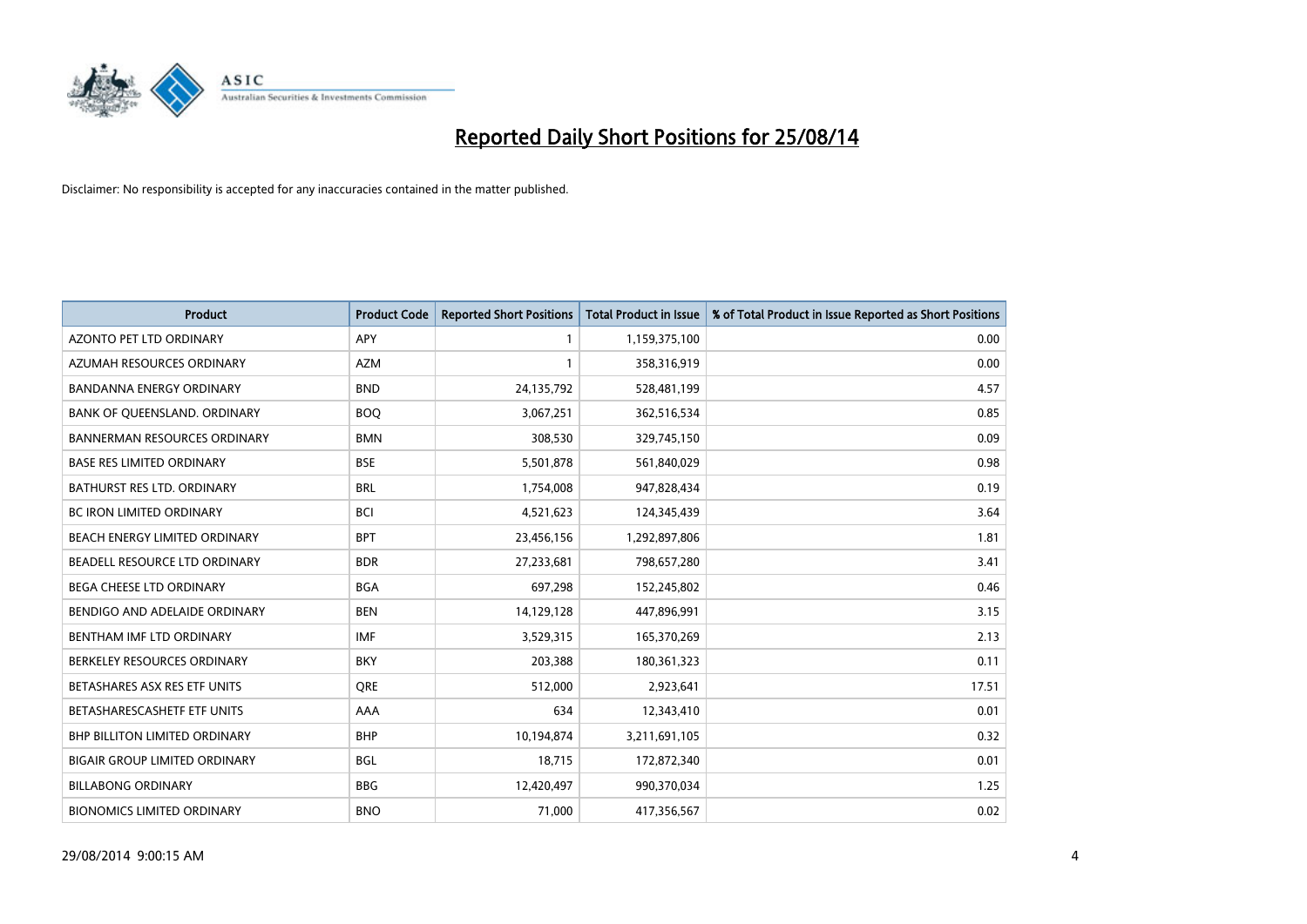

| <b>Product</b>                         | <b>Product Code</b> | <b>Reported Short Positions</b> | <b>Total Product in Issue</b> | % of Total Product in Issue Reported as Short Positions |
|----------------------------------------|---------------------|---------------------------------|-------------------------------|---------------------------------------------------------|
| BIRIMIAN GOLD LTD ORDINARY             | <b>BGS</b>          | 800,000                         | 864,981,654                   | 0.09                                                    |
| <b>BLACKHAM RESOURCES ORDINARY</b>     | <b>BLK</b>          | 128,700                         | 118,612,952                   | 0.11                                                    |
| <b>BLACKMORES LIMITED ORDINARY</b>     | BKL                 | 1,937                           | 17,114,947                    | 0.01                                                    |
| BLACKTHORN RESOURCES ORD US PROHIBITED | <b>BTR</b>          | 3,967                           | 164,285,950                   | 0.00                                                    |
| <b>BLUESCOPE STEEL LTD ORDINARY</b>    | <b>BSL</b>          | 2,716,891                       | 559,227,871                   | 0.49                                                    |
| <b>BOART LONGYEAR ORDINARY</b>         | <b>BLY</b>          | 34, 141, 746                    | 461,163,412                   | 7.40                                                    |
| BORAL LIMITED. ORDINARY                | <b>BLD</b>          | 9,873,519                       | 782,736,249                   | 1.26                                                    |
| <b>BRADKEN LIMITED ORDINARY</b>        | <b>BKN</b>          | 15,564,486                      | 171,027,249                   | 9.10                                                    |
| <b>BRAMBLES LIMITED ORDINARY</b>       | <b>BXB</b>          | 2,210,613                       | 1,563,444,619                 | 0.14                                                    |
| BREVILLE GROUP LTD ORDINARY            | <b>BRG</b>          | 2,588,383                       | 130,095,322                   | 1.99                                                    |
| <b>BRICKWORKS LIMITED ORDINARY</b>     | <b>BKW</b>          | 90,238                          | 148,038,996                   | 0.06                                                    |
| BT INVESTMENT MNGMNT ORDINARY          | <b>BTT</b>          | 89                              | 284,384,906                   | 0.00                                                    |
| <b>BURU ENERGY ORDINARY</b>            | <b>BRU</b>          | 18,192,503                      | 298,505,530                   | 6.09                                                    |
| <b>BWP TRUST ORDINARY UNITS</b>        | <b>BWP</b>          | 6,318,859                       | 634,395,195                   | 1.00                                                    |
| CABCHARGE AUSTRALIA ORDINARY           | CAB                 | 11,067,347                      | 120,430,683                   | 9.19                                                    |
| CALTEX AUSTRALIA ORDINARY              | <b>CTX</b>          | 1,779,514                       | 270,000,000                   | 0.66                                                    |
| CAPE LAMBERT RES LTD ORDINARY          | <b>CFE</b>          | 5,476,500                       | 626,896,143                   | 0.87                                                    |
| CAPITOL HEALTH ORDINARY                | CAJ                 | 266,448                         | 431,180,115                   | 0.06                                                    |
| <b>CARDNO LIMITED ORDINARY</b>         | CDD                 | 7,139,033                       | 163,266,973                   | 4.37                                                    |
| CARNARVON PETROLEUM ORDINARY           | <b>CVN</b>          | 734                             | 987,176,977                   | 0.00                                                    |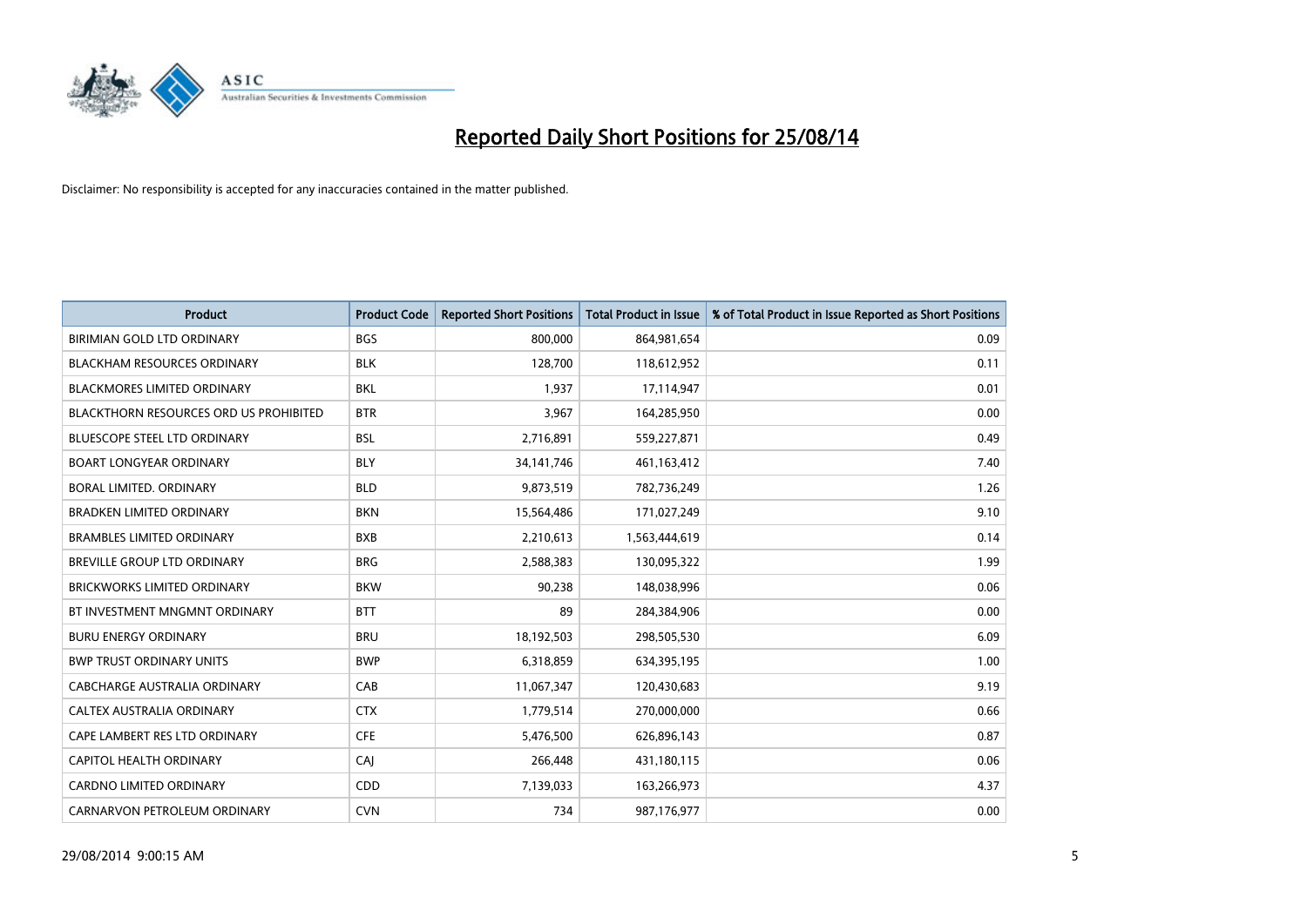

| <b>Product</b>                          | <b>Product Code</b> | <b>Reported Short Positions</b> | <b>Total Product in Issue</b> | % of Total Product in Issue Reported as Short Positions |
|-----------------------------------------|---------------------|---------------------------------|-------------------------------|---------------------------------------------------------|
| CARSALES.COM LTD ORDINARY               | <b>CRZ</b>          | 7,606,737                       | 237,828,965                   | 3.20                                                    |
| <b>CASH CONVERTERS ORDINARY</b>         | <b>CCV</b>          | 7,990,000                       | 428,886,124                   | 1.86                                                    |
| CEDAR WOODS PROP. ORDINARY              | <b>CWP</b>          | 75,856                          | 78,336,371                    | 0.10                                                    |
| CENTRAL PETROLEUM ORDINARY              | <b>CTP</b>          | 376,858                         | 348,718,957                   | 0.11                                                    |
| CFS RETAIL TRUST GRP STAPLED SECURITIES | <b>CFX</b>          | 53,018,765                      | 3,018,050,810                 | 1.76                                                    |
| <b>CHALLENGER LIMITED ORDINARY</b>      | <b>CGF</b>          | 1,041,808                       | 530,862,585                   | 0.20                                                    |
| CHARTER HALL GROUP STAPLED US PROHIBIT. | <b>CHC</b>          | 774,018                         | 347,989,262                   | 0.22                                                    |
| <b>CHARTER HALL RETAIL UNITS</b>        | <b>COR</b>          | 11,299,598                      | 369,040,750                   | 3.06                                                    |
| <b>CHORUS LIMITED ORDINARY</b>          | <b>CNU</b>          | 28,765                          | 396,369,767                   | 0.01                                                    |
| COAL OF AFRICA LTD ORDINARY             | <b>CZA</b>          | 426                             | 1,048,368,613                 | 0.00                                                    |
| COALSPUR MINES LTD ORDINARY             | <b>CPL</b>          | 2,410,294                       | 641,544,455                   | 0.38                                                    |
| <b>COBAR CONSOLIDATED ORDINARY</b>      | CCU                 | 100,000                         | 329,715,353                   | 0.03                                                    |
| COCA-COLA AMATIL ORDINARY               | <b>CCL</b>          | 17,108,758                      | 763,590,249                   | 2.24                                                    |
| COCHLEAR LIMITED ORDINARY               | <b>COH</b>          | 7,697,779                       | 57,062,020                    | 13.49                                                   |
| <b>COCKATOO COAL ORDINARY</b>           | <b>COK</b>          | 167,987                         | 4,560,196,928                 | 0.00                                                    |
| CODAN LIMITED ORDINARY                  | <b>CDA</b>          | 394,212                         | 176,969,924                   | 0.22                                                    |
| COFFEY INTERNATIONAL ORDINARY           | <b>COF</b>          | 7,994                           | 255,833,165                   | 0.00                                                    |
| <b>COKAL LTD ORDINARY</b>               | <b>CKA</b>          | 6,820                           | 471,103,926                   | 0.00                                                    |
| <b>COLLECTION HOUSE ORDINARY</b>        | <b>CLH</b>          | 2,181,993                       | 129,717,785                   | 1.68                                                    |
| <b>COLLINS FOODS LTD ORDINARY</b>       | <b>CKF</b>          | 100,000                         | 93,000,003                    | 0.11                                                    |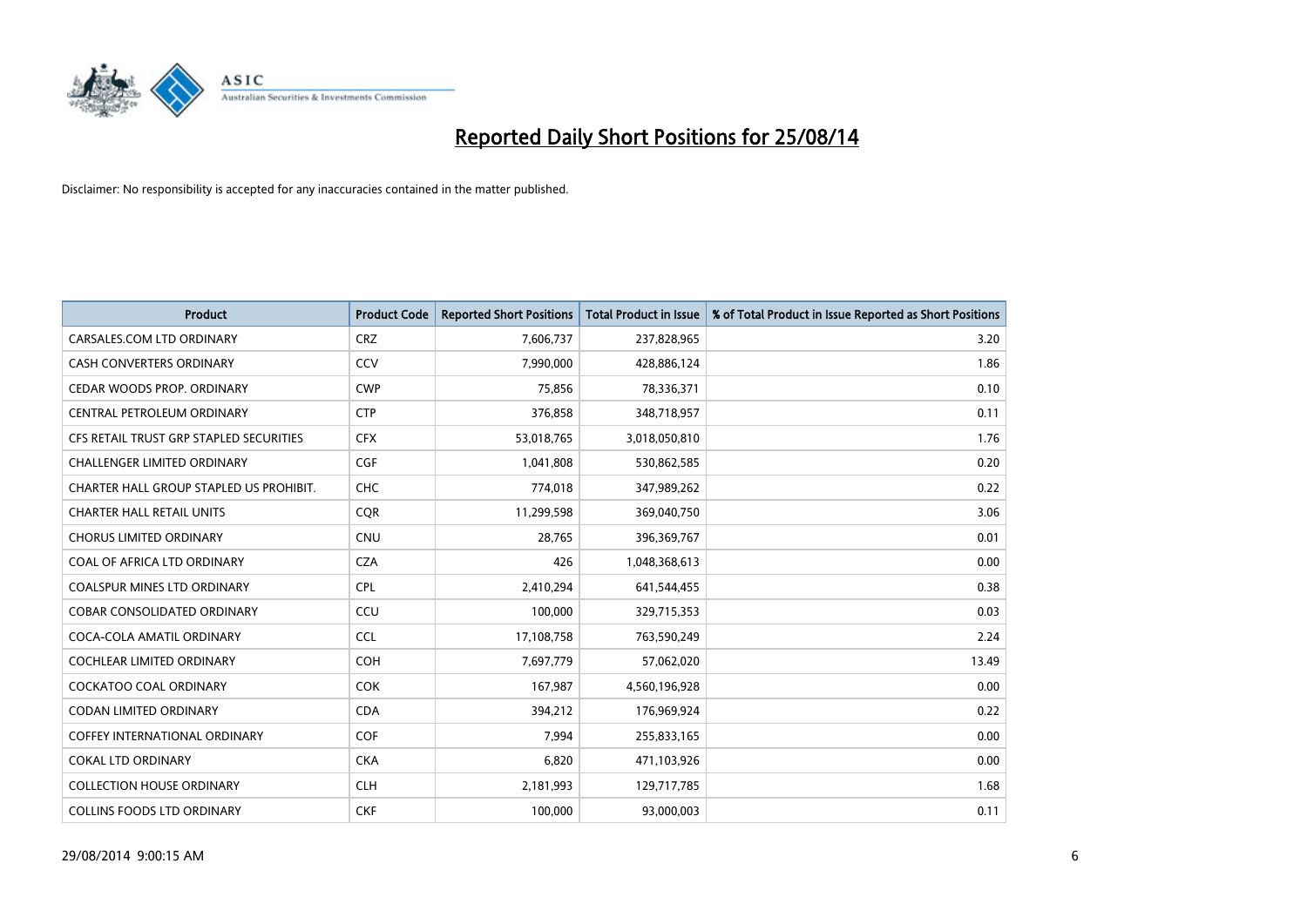

| <b>Product</b>                          | <b>Product Code</b> | <b>Reported Short Positions</b> | <b>Total Product in Issue</b> | % of Total Product in Issue Reported as Short Positions |
|-----------------------------------------|---------------------|---------------------------------|-------------------------------|---------------------------------------------------------|
| COMMONWEALTH BANK, ORDINARY             | <b>CBA</b>          | 13,809,040                      | 1,621,319,194                 | 0.85                                                    |
| <b>COMPASS RESOURCES ORDINARY</b>       | <b>CMR</b>          | 7,472                           | 1,403,744,100                 | 0.00                                                    |
| <b>COMPUTERSHARE LTD ORDINARY</b>       | <b>CPU</b>          | 6,461,206                       | 556,203,079                   | 1.16                                                    |
| COOPER ENERGY LTD ORDINARY              | <b>COE</b>          | 262,722                         | 329,235,509                   | 0.08                                                    |
| <b>CORP TRAVEL LIMITED ORDINARY</b>     | <b>CTD</b>          | 266,803                         | 89,931,376                    | 0.30                                                    |
| <b>COVER-MORE GRP LTD ORDINARY</b>      | <b>CVO</b>          | 5,691,296                       | 317,750,000                   | 1.79                                                    |
| <b>CREDIT CORP GROUP ORDINARY</b>       | <b>CCP</b>          | 290,075                         | 46,131,882                    | 0.63                                                    |
| <b>CROMWELL PROP STAPLED SECURITIES</b> | <b>CMW</b>          | 10,511,449                      | 1,730,065,823                 | 0.61                                                    |
| <b>CROWE HORWATH AUS ORDINARY</b>       | <b>CRH</b>          | 461,312                         | 273,005,429                   | 0.17                                                    |
| <b>CROWN RESORTS LTD ORDINARY</b>       | <b>CWN</b>          | 4,302,101                       | 728,394,185                   | 0.59                                                    |
| <b>CSG LIMITED ORDINARY</b>             | CSV                 | 120,604                         | 279,290,492                   | 0.04                                                    |
| <b>CSL LIMITED ORDINARY</b>             | <b>CSL</b>          | 2,162,972                       | 474,588,196                   | 0.46                                                    |
| <b>CSR LIMITED ORDINARY</b>             | <b>CSR</b>          | 10,422,961                      | 506,000,315                   | 2.06                                                    |
| <b>CUDECO LIMITED ORDINARY</b>          | CDU                 | 8,257,484                       | 235,425,143                   | 3.51                                                    |
| DART ENERGY LTD ORDINARY                | <b>DTE</b>          | 600,693                         | 1,108,752,733                 | 0.05                                                    |
| DATA#3 LIMITED ORDINARY                 | <b>DTL</b>          | 158,128                         | 153,974,950                   | 0.10                                                    |
| DECMIL GROUP LIMITED ORDINARY           | <b>DCG</b>          | 1,240,270                       | 168,657,794                   | 0.74                                                    |
| DEEP YELLOW LIMITED ORDINARY            | <b>DYL</b>          | 947                             | 1,708,965,890                 | 0.00                                                    |
| DEXUS PROPERTY GROUP STAPLED UNITS      | <b>DXS</b>          | 29,748,062                      | 5,433,110,810                 | 0.55                                                    |
| DICK SMITH HLDGS ORDINARY               | <b>DSH</b>          | 21,041,507                      | 236,511,364                   | 8.90                                                    |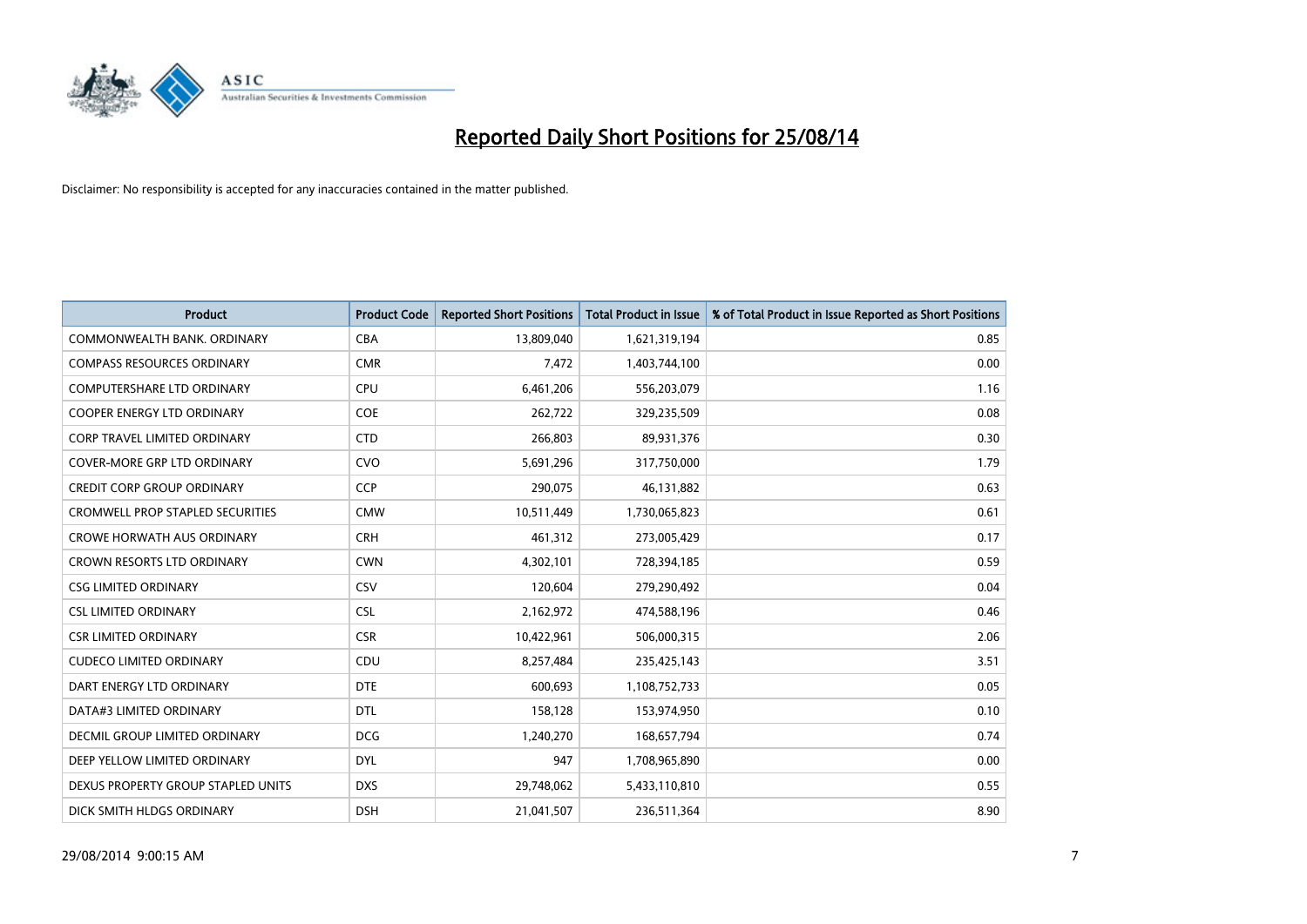

| <b>Product</b>                       | <b>Product Code</b> | <b>Reported Short Positions</b> | <b>Total Product in Issue</b> | % of Total Product in Issue Reported as Short Positions |
|--------------------------------------|---------------------|---------------------------------|-------------------------------|---------------------------------------------------------|
| DISCOVERY METALS LTD ORDINARY        | <b>DML</b>          | 1,277,631                       | 644,039,581                   | 0.20                                                    |
| DOMINO PIZZA ENTERPR ORDINARY        | <b>DMP</b>          | 1,697,810                       | 85,933,273                    | 1.98                                                    |
| DONACO INTERNATIONAL ORDINARY        | <b>DNA</b>          | 2,984,201                       | 460,293,231                   | 0.65                                                    |
| DORAY MINERALS LTD ORDINARY          | <b>DRM</b>          | 144,925                         | 164,759,256                   | 0.09                                                    |
| DOWNER EDI LIMITED ORDINARY          | <b>DOW</b>          | 16,358,487                      | 435,399,975                   | 3.76                                                    |
| DRILLSEARCH ENERGY ORDINARY          | <b>DLS</b>          | 17,419,651                      | 439,538,216                   | 3.96                                                    |
| DUET GROUP STAPLED US PROHIBIT.      | <b>DUE</b>          | 4,262,110                       | 1,317,809,323                 | 0.32                                                    |
| DUKETON MINING ORDINARY              | <b>DKM</b>          | 3,894                           | 82,524,812                    | 0.00                                                    |
| DULUXGROUP LIMITED ORDINARY          | <b>DLX</b>          | 448,866                         | 383,503,942                   | 0.12                                                    |
| <b>DWS LTD ORDINARY</b>              | <b>DWS</b>          | 15,096                          | 132,362,763                   | 0.01                                                    |
| ECHO ENTERTAINMENT ORDINARY          | <b>EGP</b>          | 5,216,031                       | 825,672,730                   | 0.63                                                    |
| <b>ELDERS LIMITED ORDINARY</b>       | <b>ELD</b>          | 19,186,562                      | 455,013,329                   | 4.22                                                    |
| ELEMENTAL MINERALS ORDINARY          | <b>ELM</b>          | 94,536                          | 315,663,391                   | 0.03                                                    |
| <b>EMECO HOLDINGS ORDINARY</b>       | EHL                 | 7,475,565                       | 599,675,707                   | 1.25                                                    |
| <b>ENDEAVOUR MIN CORP CDI 1:1</b>    | <b>EVR</b>          | 31,265                          | 50,014,634                    | 0.06                                                    |
| <b>ENERGY DEVELOPMENTS ORDINARY</b>  | <b>ENE</b>          | 1,055,600                       | 169,673,095                   | 0.62                                                    |
| <b>ENERGY RESOURCES ORDINARY 'A'</b> | ERA                 | 10,987,191                      | 517,725,062                   | 2.12                                                    |
| <b>ENERGY WORLD CORPOR. ORDINARY</b> | <b>EWC</b>          | 44,794,088                      | 1,734,166,672                 | 2.58                                                    |
| <b>ENVESTRA LIMITED ORDINARY</b>     | <b>ENV</b>          | 38,914                          | 1,796,808,474                 | 0.00                                                    |
| EQUATORIAL RES LTD ORDINARY          | EQX                 | 174                             | 122,185,353                   | 0.00                                                    |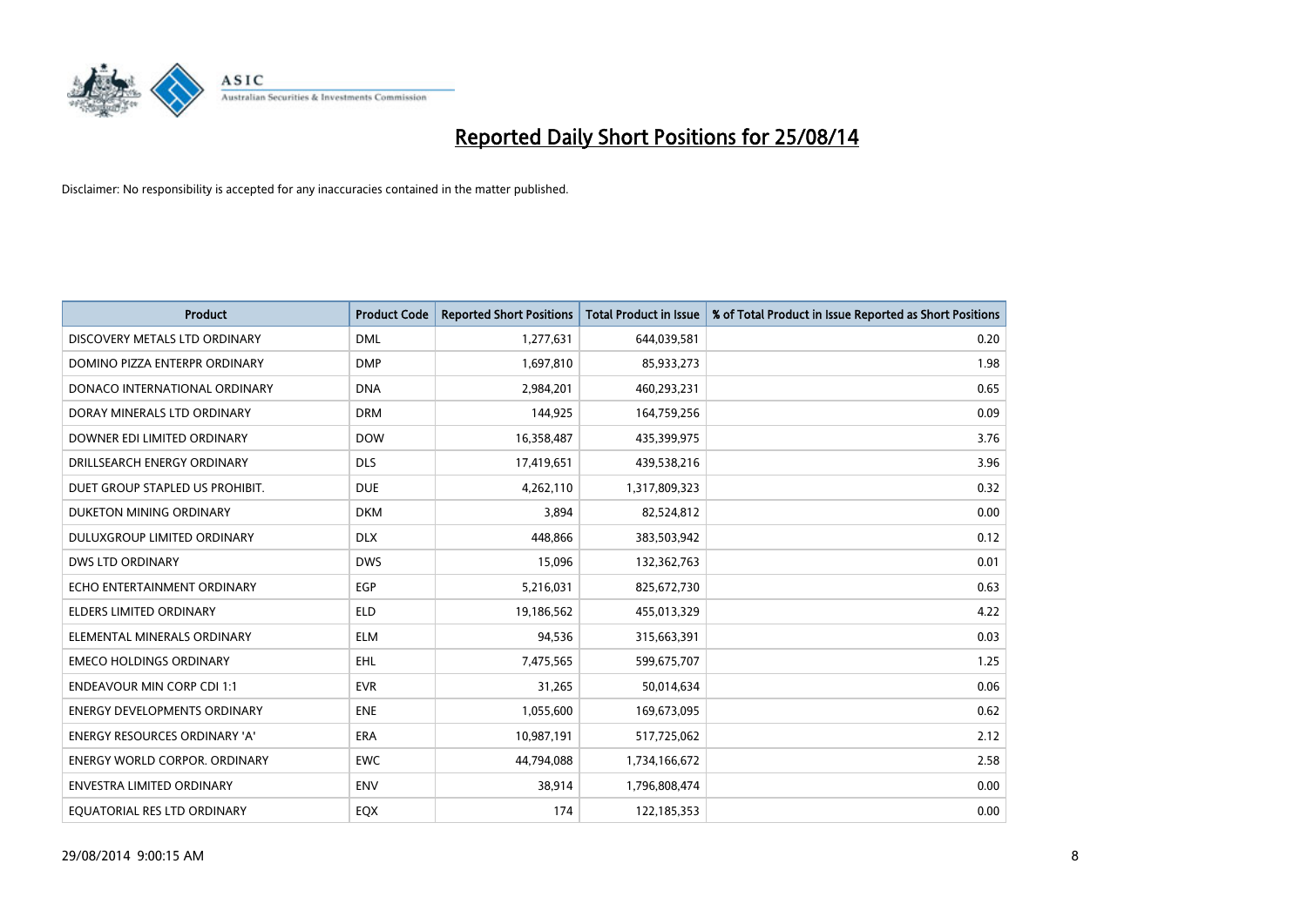

| <b>Product</b>                         | <b>Product Code</b> | <b>Reported Short Positions</b> | <b>Total Product in Issue</b> | % of Total Product in Issue Reported as Short Positions |
|----------------------------------------|---------------------|---------------------------------|-------------------------------|---------------------------------------------------------|
| EQUITY TRUSTEES ORDINARY               | EQT                 | 323,019                         | 19,105,788                    | 1.69                                                    |
| ERM POWER LIMITED ORDINARY             | EPW                 | 346,929                         | 239,269,727                   | 0.14                                                    |
| EVOLUTION MINING LTD ORDINARY          | <b>EVN</b>          | 28,366,378                      | 712,493,836                   | 3.98                                                    |
| FAIRFAX MEDIA LTD ORDINARY             | <b>FXI</b>          | 18,061,884                      | 2,351,955,725                 | 0.77                                                    |
| <b>FANTASTIC HOLDINGS ORDINARY</b>     | <b>FAN</b>          | 14,654                          | 103,068,398                   | 0.01                                                    |
| <b>FAR LTD ORDINARY</b>                | <b>FAR</b>          | 2,771,150                       | 2,699,846,742                 | 0.10                                                    |
| FEDERATION CNTRES ORD/UNIT STAPLED SEC | FDC                 | 1,268,974                       | 1,427,641,565                 | 0.09                                                    |
| FINBAR GROUP LIMITED ORDINARY          | FRI                 | 4,687                           | 227,018,204                   | 0.00                                                    |
| FISHER & PAYKEL H. ORDINARY            | <b>FPH</b>          | 6,984                           | 555,614,464                   | 0.00                                                    |
| FLEETWOOD CORP ORDINARY                | <b>FWD</b>          | 1,950,445                       | 60,581,211                    | 3.22                                                    |
| FLETCHER BUILDING ORDINARY             | <b>FBU</b>          | 1,152,189                       | 687,854,788                   | 0.17                                                    |
| FLEXIGROUP LIMITED ORDINARY            | <b>FXL</b>          | 4,226,087                       | 304,096,060                   | 1.39                                                    |
| FLIGHT CENTRE TRAVEL ORDINARY          | <b>FLT</b>          | 5,480,121                       | 100,576,977                   | 5.45                                                    |
| FLINDERS MINES LTD ORDINARY            | <b>FMS</b>          | 12,900,000                      | 2,400,995,602                 | 0.54                                                    |
| <b>FOCUS MINERALS LTD ORDINARY</b>     | <b>FML</b>          | 4,605,219                       | 9,137,375,877                 | 0.05                                                    |
| <b>FOLKESTONE EDU TRUST UNITS</b>      | FET                 | 49,217                          | 205,069,661                   | 0.02                                                    |
| FONTERRA SHARE FUND ORDINARY UNITS     | <b>FSF</b>          | 83                              | 109,777,717                   | 0.00                                                    |
| FORTESCUE METALS GRP ORDINARY          | <b>FMG</b>          | 223,108,523                     | 3,113,798,151                 | 7.17                                                    |
| FREEDOM FOOD LTD ORDINARY              | <b>FNP</b>          | 2,001                           | 150,695,371                   | 0.00                                                    |
| <b>G.U.D. HOLDINGS ORDINARY</b>        | GUD                 | 2,513,834                       | 70,939,492                    | 3.54                                                    |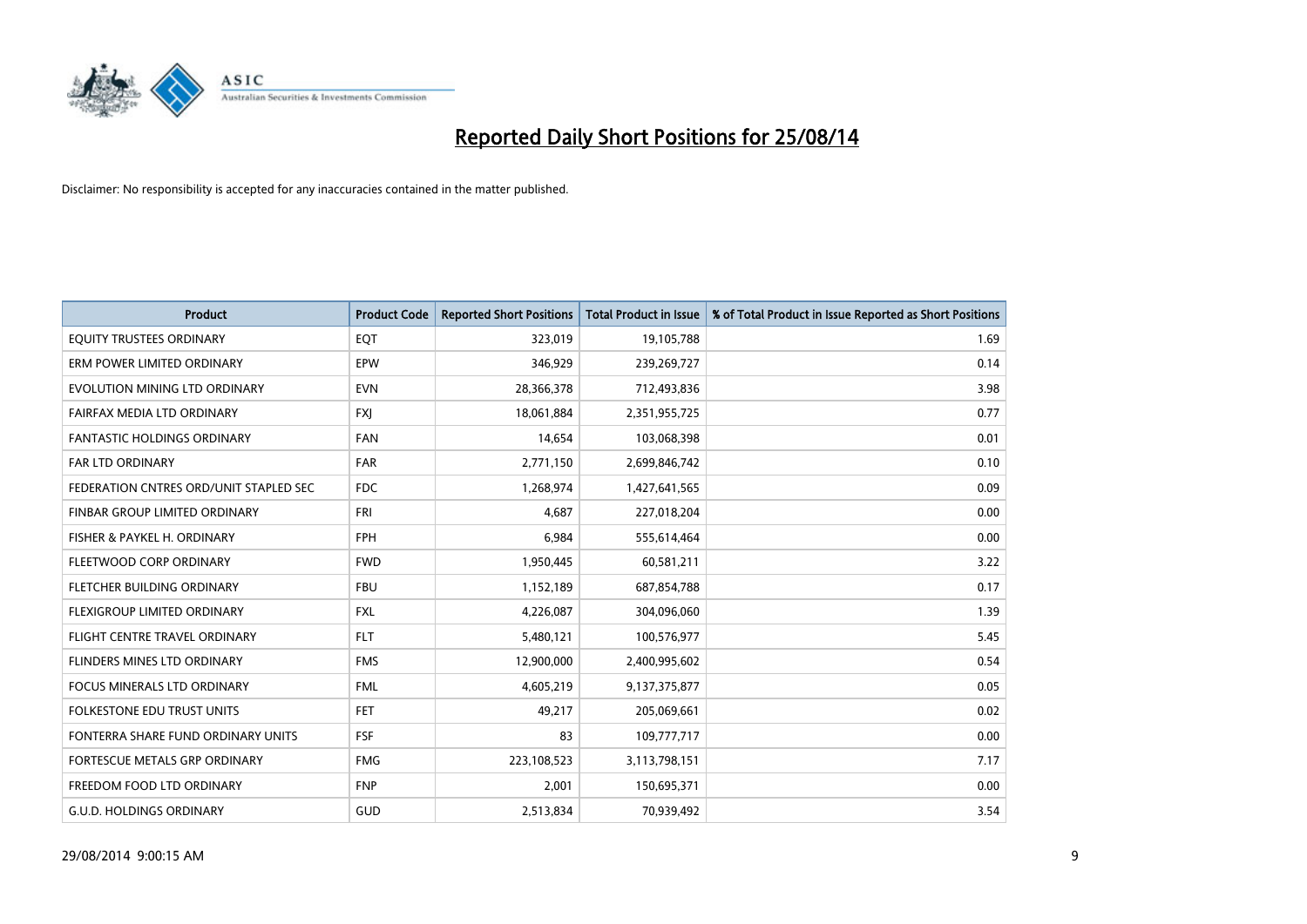

| <b>Product</b>                                   | <b>Product Code</b> | <b>Reported Short Positions</b> | <b>Total Product in Issue</b> | % of Total Product in Issue Reported as Short Positions |
|--------------------------------------------------|---------------------|---------------------------------|-------------------------------|---------------------------------------------------------|
| <b>G8 EDUCATION LIMITED ORDINARY</b>             | <b>GEM</b>          | 15,240,613                      | 332,073,918                   | 4.59                                                    |
| <b>GBST HOLDINGS ORDINARY</b>                    | <b>GBT</b>          | 18,282                          | 66,561,725                    | 0.03                                                    |
| <b>GDI PROPERTY GRP STAPLED SECURITIES</b>       | <b>GDI</b>          | 126,993                         | 567,575,025                   | 0.02                                                    |
| <b>GENWORTH MORTGAGE ORDINARY</b>                | <b>GMA</b>          | 1,448,551                       | 650,000,000                   | 0.22                                                    |
| <b>GEODYNAMICS LIMITED ORDINARY</b>              | GDY                 | 819                             | 435,880,130                   | 0.00                                                    |
| <b>GINDALBIE METALS LTD ORDINARY</b>             | <b>GBG</b>          | 34,836,553                      | 1,495,306,811                 | 2.33                                                    |
| <b>GOLD ROAD RES LTD ORDINARY</b>                | GOR                 | 2,070,729                       | 515,419,042                   | 0.40                                                    |
| <b>GOODMAN FIELDER, ORDINARY</b>                 | <b>GFF</b>          | 9,226,603                       | 1,955,559,207                 | 0.47                                                    |
| <b>GOODMAN GROUP STAPLED</b>                     | <b>GMG</b>          | 8,471,530                       | 1,727,685,976                 | 0.49                                                    |
| <b>GPT GROUP STAPLED SEC.</b>                    | <b>GPT</b>          | 2,996,446                       | 1,685,460,955                 | 0.18                                                    |
| <b>GRAINCORP LIMITED A CLASS ORDINARY</b>        | <b>GNC</b>          | 12,176,790                      | 228,855,628                   | 5.32                                                    |
| <b>GRANGE RESOURCES, ORDINARY</b>                | <b>GRR</b>          | 5,804,884                       | 1,157,097,869                 | 0.50                                                    |
| <b>GREENCROSS LIMITED ORDINARY</b>               | <b>GXL</b>          | 2,557,991                       | 110,654,390                   | 2.31                                                    |
| <b>GREENLAND MIN EN LTD ORDINARY</b>             | GGG                 | 5,563,704                       | 668,464,377                   | 0.83                                                    |
| <b>GREENLAND MIN EN LTD RIGHTS 26-JUN-14</b>     | GGGR                | 3,842                           | 88,685,050                    | 0.00                                                    |
| <b>GROWTHPOINT PROPERTY ORD/UNIT STAPLED SEC</b> | GOZ                 | 19,999                          | 540,115,360                   | 0.00                                                    |
| <b>GRYPHON MINERALS LTD ORDINARY</b>             | GRY                 | 4,418,086                       | 401,115,935                   | 1.10                                                    |
| <b>GUILDFORD COAL LTD ORDINARY</b>               | <b>GUF</b>          | 77,890                          | 845,190,354                   | 0.01                                                    |
| <b>GWA GROUP LTD ORDINARY</b>                    | <b>GWA</b>          | 16,242,342                      | 306,533,770                   | 5.30                                                    |
| <b>HARVEY NORMAN ORDINARY</b>                    | <b>HVN</b>          | 45,588,564                      | 1,062,316,784                 | 4.29                                                    |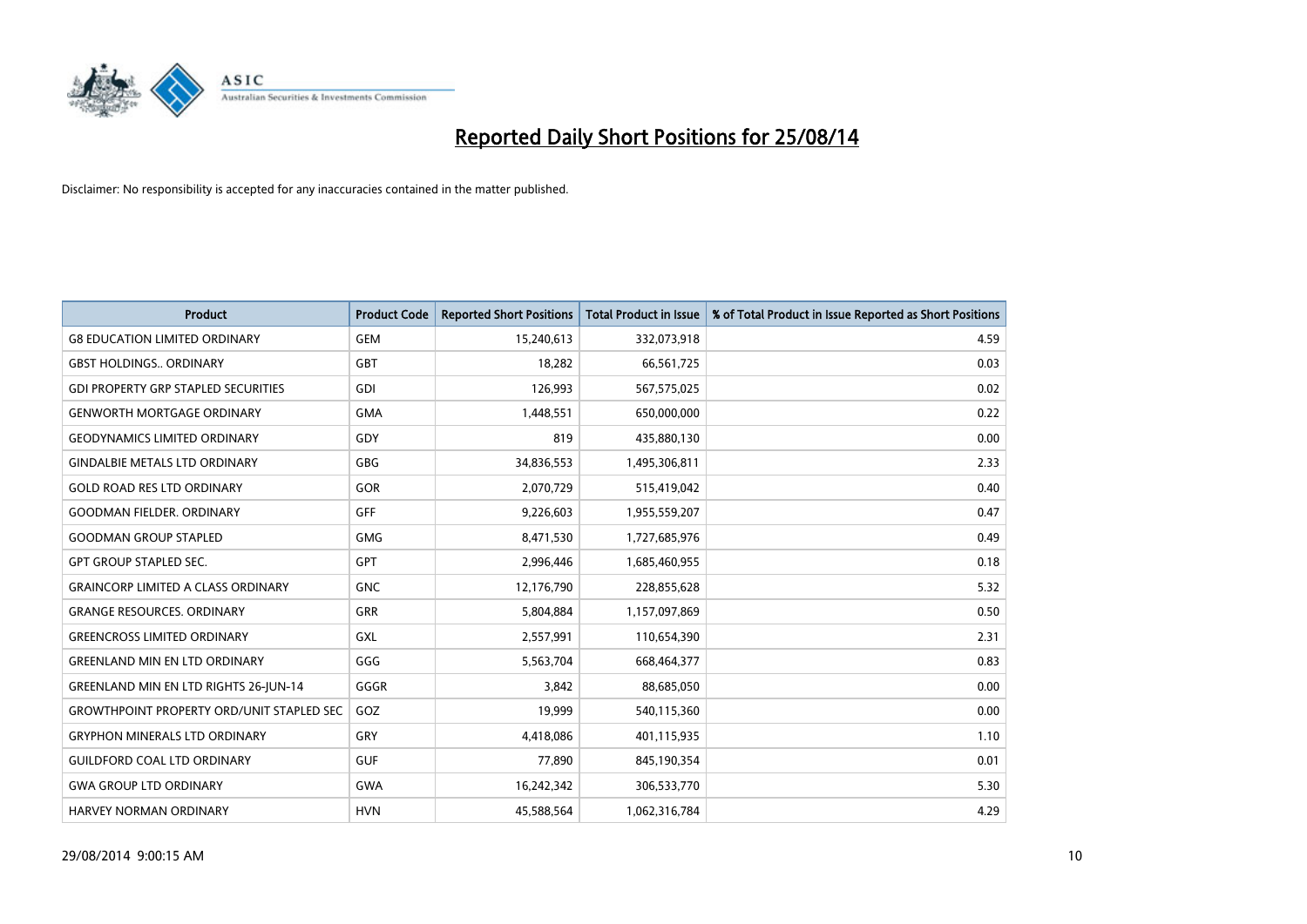

| Product                                  | <b>Product Code</b> | <b>Reported Short Positions</b> | <b>Total Product in Issue</b> | % of Total Product in Issue Reported as Short Positions |
|------------------------------------------|---------------------|---------------------------------|-------------------------------|---------------------------------------------------------|
| HEALTHSCOPE LIMITED. ORDINARY            | <b>HSO</b>          | 737,701                         | 1,732,094,838                 | 0.04                                                    |
| <b>HENDERSON GROUP CDI 1:1</b>           | <b>HGG</b>          | 2,699,711                       | 664,599,011                   | 0.41                                                    |
| HFA HOLDINGS LIMITED ORDINARY            | <b>HFA</b>          | 3,809                           | 162,147,897                   | 0.00                                                    |
| <b>HILLS LTD ORDINARY</b>                | HIL                 | 103,924                         | 234,192,711                   | 0.04                                                    |
| HORIZON OIL LIMITED ORDINARY             | <b>HZN</b>          | 31,646,617                      | 1,301,981,265                 | 2.43                                                    |
| <b>HOTEL PROPERTY STAPLED</b>            | <b>HPI</b>          | 15,000                          | 132,870,000                   | 0.01                                                    |
| <b>IBUY GROUP LTD ORDINARY</b>           | <b>IBY</b>          | 13,988                          | 426,069,834                   | 0.00                                                    |
| <b>ICAR ASIA LTD ORDINARY</b>            | ICO                 | 77,015                          | 122,502,174                   | 0.06                                                    |
| <b>ICON ENERGY LIMITED ORDINARY</b>      | <b>ICN</b>          | 806,640                         | 615,774,351                   | 0.13                                                    |
| <b>IINET LIMITED ORDINARY</b>            | <b>IIN</b>          | 12,063,939                      | 161,238,847                   | 7.48                                                    |
| ILUKA RESOURCES ORDINARY                 | ILU                 | 41,990,598                      | 418,700,517                   | 10.03                                                   |
| <b>IMDEX LIMITED ORDINARY</b>            | <b>IMD</b>          | 2,240,827                       | 212,110,368                   | 1.06                                                    |
| <b>IMX RESOURCES LTD ORDINARY</b>        | <b>IXR</b>          | 1                               | 451,497,138                   | 0.00                                                    |
| <b>INCITEC PIVOT ORDINARY</b>            | IPL                 | 40,996,521                      | 1,654,998,197                 | 2.48                                                    |
| <b>INDEPENDENCE GROUP ORDINARY</b>       | <b>IGO</b>          | 199,828                         | 234,256,573                   | 0.09                                                    |
| INDOPHIL RESOURCES ORDINARY              | <b>IRN</b>          | 1,884,678                       | 1,203,146,194                 | 0.16                                                    |
| <b>INDUSTRIA REIT STAPLED</b>            | <b>IDR</b>          | 60,723                          | 125,000,001                   | 0.05                                                    |
| <b>INFIGEN ENERGY STAPLED SECURITIES</b> | <b>IFN</b>          | 2,438,972                       | 764,993,434                   | 0.32                                                    |
| INGENIA GROUP STAPLED SECURITIES         | <b>INA</b>          | 1,784,621                       | 678,058,232                   | 0.26                                                    |
| INSURANCE AUSTRALIA ORDINARY             | IAG                 | 7,473,377                       | 2,341,618,048                 | 0.32                                                    |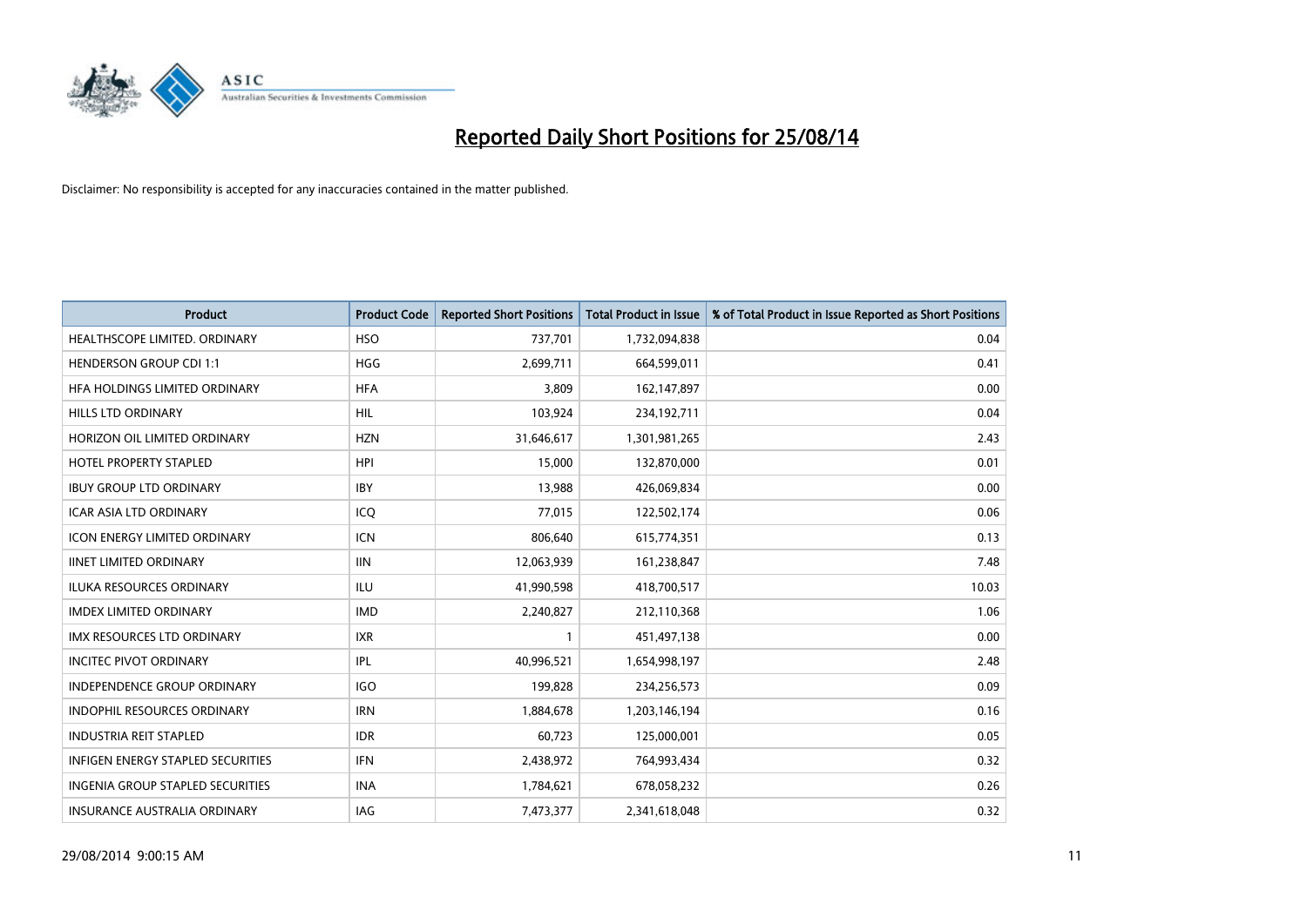

| Product                                         | <b>Product Code</b> | <b>Reported Short Positions</b> | <b>Total Product in Issue</b> | % of Total Product in Issue Reported as Short Positions |
|-------------------------------------------------|---------------------|---------------------------------|-------------------------------|---------------------------------------------------------|
| <b>INTREPID MINES ORDINARY</b>                  | <b>IAU</b>          | 3,202,836                       | 557,500,888                   | 0.57                                                    |
| <b>INVESTA OFFICE FUND STAPLED SECURITIES</b>   | <b>IOF</b>          | 877,171                         | 614,047,458                   | 0.14                                                    |
| <b>INVOCARE LIMITED ORDINARY</b>                | <b>IVC</b>          | 5,520,552                       | 110,030,298                   | 5.02                                                    |
| <b>IOOF HOLDINGS LTD ORDINARY</b>               | IFL                 | 3,389,516                       | 300,133,752                   | 1.13                                                    |
| <b>IPROPERTY GROUP LTD ORDINARY</b>             | <b>IPP</b>          | 2,633,733                       | 181,703,204                   | 1.45                                                    |
| <b>IRESS LIMITED ORDINARY</b>                   | <b>IRE</b>          | 6,085,194                       | 159,097,319                   | 3.82                                                    |
| <b>IRON ORE HOLDINGS ORDINARY</b>               | <b>IOH</b>          | 16,649                          | 161,174,005                   | 0.01                                                    |
| <b>ISELECT LTD ORDINARY</b>                     | <b>ISU</b>          | 888,743                         | 260,889,894                   | 0.34                                                    |
| <b>ISENTIA GROUP LTD ORDINARY</b>               | <b>ISD</b>          | 15,991                          | 200,000,001                   | 0.01                                                    |
| <b>JAMES HARDIE INDUST CHESS DEPOSITARY INT</b> | <b>IHX</b>          | 5,648,115                       | 444,867,063                   | 1.27                                                    |
| JAPARA HEALTHCARE LT ORDINARY                   | <b>IHC</b>          | 3,837,385                       | 262,500,000                   | 1.46                                                    |
| <b>JB HI-FI LIMITED ORDINARY</b>                | <b>JBH</b>          | 11,658,460                      | 98,950,143                    | 11.78                                                   |
| <b>KAGARA LTD ORDINARY</b>                      | KZL                 | 34,720                          | 798,953,117                   | 0.00                                                    |
| KAROON GAS AUSTRALIA ORDINARY                   | <b>KAR</b>          | 20,048,782                      | 255,841,581                   | 7.84                                                    |
| KATHMANDU HOLD LTD ORDINARY                     | <b>KMD</b>          | 2,209,008                       | 200,633,469                   | 1.10                                                    |
| <b>KBL MINING LIMITED ORDINARY</b>              | <b>KBL</b>          | 1,820                           | 393,535,629                   | 0.00                                                    |
| KINGSGATE CONSOLID. ORDINARY                    | <b>KCN</b>          | 10,996,714                      | 223,584,937                   | 4.92                                                    |
| KINGSROSE MINING LTD ORDINARY                   | <b>KRM</b>          | 469.802                         | 358,611,493                   | 0.13                                                    |
| <b>KOGI IRON LTD ORDINARY</b>                   | <b>KFE</b>          | 918,965                         | 376,669,836                   | 0.24                                                    |
| LEIGHTON HOLDINGS ORDINARY                      | LEI                 | 4,260,093                       | 338,503,563                   | 1.26                                                    |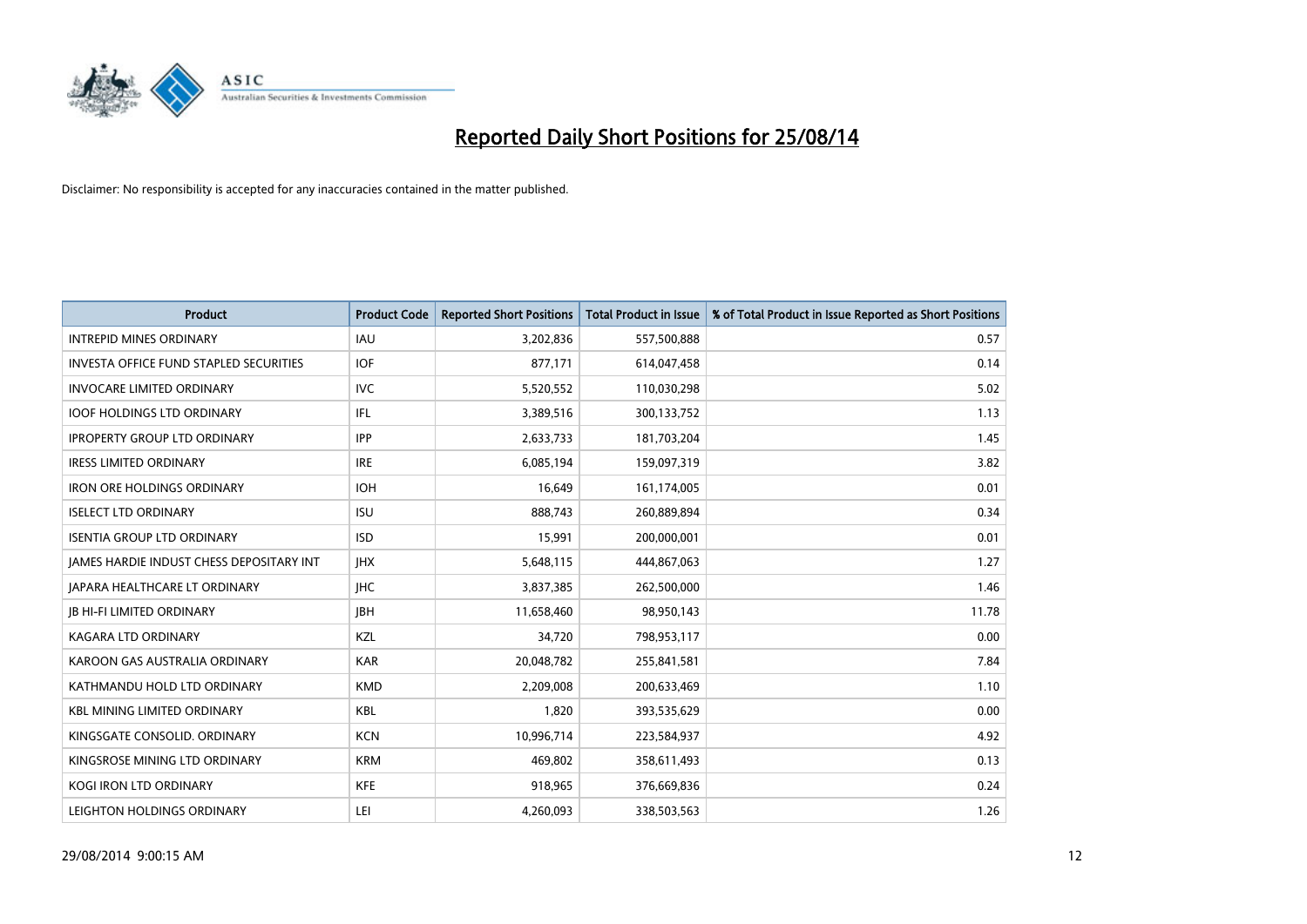

| <b>Product</b>                        | <b>Product Code</b> | <b>Reported Short Positions</b> | <b>Total Product in Issue</b> | % of Total Product in Issue Reported as Short Positions |
|---------------------------------------|---------------------|---------------------------------|-------------------------------|---------------------------------------------------------|
| LEND LEASE GROUP UNIT/ORD STAPLED     | LLC                 | 1,607,491                       | 577,475,833                   | 0.28                                                    |
| LIFESTYLE COMMUNIT. ORDINARY          | LIC                 | 4,000                           | 99,970,131                    | 0.00                                                    |
| LIQUEFIED NATURAL ORDINARY            | <b>LNG</b>          | 7,912,257                       | 461,402,201                   | 1.71                                                    |
| LONESTAR RESO LTD ORDINARY            | <b>LNR</b>          | 1,308,179                       | 752,187,211                   | 0.17                                                    |
| LYNAS CORPORATION ORDINARY            | <b>LYC</b>          | 137,268,058                     | 2,333,801,566                 | 5.88                                                    |
| <b>M2 GRP LTD ORDINARY</b>            | <b>MTU</b>          | 12,129,489                      | 180,491,516                   | 6.72                                                    |
| <b>MACA LIMITED ORDINARY</b>          | <b>MLD</b>          | 21,868                          | 202,676,373                   | 0.01                                                    |
| <b>MACMAHON HOLDINGS ORDINARY</b>     | <b>MAH</b>          | 1,779,197                       | 1,261,699,966                 | 0.14                                                    |
| MACO ATLAS ROADS GRP ORDINARY STAPLED | <b>MOA</b>          | 3,179,293                       | 505,692,079                   | 0.63                                                    |
| MACQUARIE GROUP LTD ORDINARY          | <b>MQG</b>          | 1,333,974                       | 321,202,994                   | 0.42                                                    |
| MAGELLAN FIN GRP LTD ORDINARY         | <b>MFG</b>          | 3,805,368                       | 158,842,157                   | 2.40                                                    |
| <b>MATRIX C &amp; E LTD ORDINARY</b>  | <b>MCE</b>          | 2,657,791                       | 94,555,428                    | 2.81                                                    |
| MAVERICK DRILLING ORDINARY            | <b>MAD</b>          | 5,901,831                       | 533,885,763                   | 1.11                                                    |
| <b>MAXITRANS INDUSTRIES ORDINARY</b>  | <b>MXI</b>          | 195,414                         | 185,075,653                   | 0.11                                                    |
| MAYNE PHARMA LTD ORDINARY             | <b>MYX</b>          | 5,200,879                       | 586,651,477                   | 0.89                                                    |
| MCMILLAN SHAKESPEARE ORDINARY         | <b>MMS</b>          | 1,085,234                       | 74,523,965                    | 1.46                                                    |
| MCPHERSON'S LTD ORDINARY              | <b>MCP</b>          | 39,094                          | 95,434,645                    | 0.04                                                    |
| MEDUSA MINING LTD ORDINARY            | <b>MML</b>          | 7,042,189                       | 207,794,301                   | 3.39                                                    |
| MELBOURNE IT LIMITED ORDINARY         | MLB                 | 11,022                          | 92,944,392                    | 0.01                                                    |
| <b>MERMAID MARINE ORDINARY</b>        | <b>MRM</b>          | 10,222,589                      | 366,766,098                   | 2.79                                                    |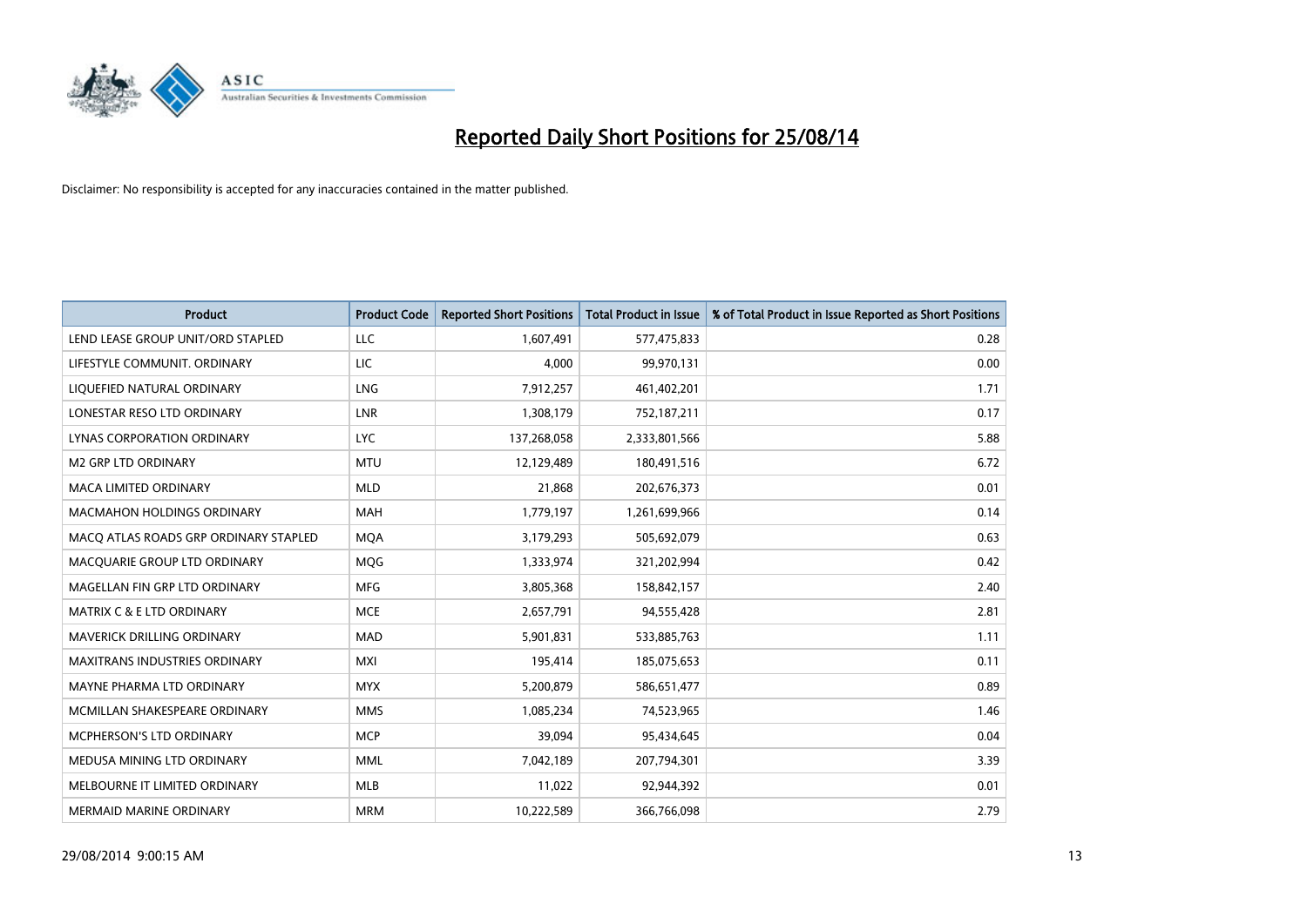

| <b>Product</b>                     | <b>Product Code</b> | <b>Reported Short Positions</b> | <b>Total Product in Issue</b> | % of Total Product in Issue Reported as Short Positions |
|------------------------------------|---------------------|---------------------------------|-------------------------------|---------------------------------------------------------|
| MESOBLAST LIMITED ORDINARY         | <b>MSB</b>          | 22,792,232                      | 321,640,094                   | 7.09                                                    |
| METALS X LIMITED ORDINARY          | <b>MLX</b>          | 1,097,290                       | 1,655,386,110                 | 0.07                                                    |
| METCASH LIMITED ORDINARY           | <b>MTS</b>          | 104,855,078                     | 903,309,574                   | 11.61                                                   |
| MIGHTY RIVER POWER ORDINARY        | <b>MYT</b>          | 3,804,304                       | 1,400,012,517                 | 0.27                                                    |
| MINCOR RESOURCES NL ORDINARY       | <b>MCR</b>          | 26,833                          | 188,208,274                   | 0.01                                                    |
| MINERAL DEPOSITS ORDINARY          | <b>MDL</b>          | 841,597                         | 103,538,786                   | 0.81                                                    |
| MINERAL RESOURCES, ORDINARY        | <b>MIN</b>          | 14,259,656                      | 186,556,246                   | 7.64                                                    |
| MINT WIRELESS ORDINARY             | <b>MNW</b>          | 1,894,085                       | 470,372,395                   | 0.40                                                    |
| MIRABELA NICKEL LTD ORDINARY       | <b>MBN</b>          | 10                              | 929,710,216                   | 0.00                                                    |
| MIRVAC GROUP STAPLED SECURITIES    | <b>MGR</b>          | 4,315,305                       | 3,692,279,772                 | 0.12                                                    |
| MOLOPO ENERGY LTD ORDINARY         | <b>MPO</b>          | 11,118                          | 248,705,730                   | 0.00                                                    |
| <b>MONADELPHOUS GROUP ORDINARY</b> | <b>MND</b>          | 8,382,984                       | 92,679,570                    | 9.05                                                    |
| MONASH IVF GROUP LTD ORDINARY      | <b>MVF</b>          | 1,649,653                       | 231,081,089                   | 0.71                                                    |
| MORTGAGE CHOICE LTD ORDINARY       | MOC                 | 8,800                           | 123,780,387                   | 0.01                                                    |
| <b>MOUNT GIBSON IRON ORDINARY</b>  | <b>MGX</b>          | 17,502,669                      | 1,090,805,085                 | 1.60                                                    |
| MULTIPLEX SITES SITES              | <b>MXUPA</b>        | 2,062                           | 4,500,000                     | 0.05                                                    |
| MYER HOLDINGS LTD ORDINARY         | <b>MYR</b>          | 60,551,981                      | 585,684,551                   | 10.34                                                   |
| MYSTATE LIMITED ORDINARY           | <b>MYS</b>          | 6,347                           | 87,261,995                    | 0.01                                                    |
| NANOSONICS LIMITED ORDINARY        | <b>NAN</b>          | 2,118,422                       | 264,157,826                   | 0.80                                                    |
| NATIONAL AUST. BANK ORDINARY       | <b>NAB</b>          | 7,474,231                       | 2,365,771,681                 | 0.32                                                    |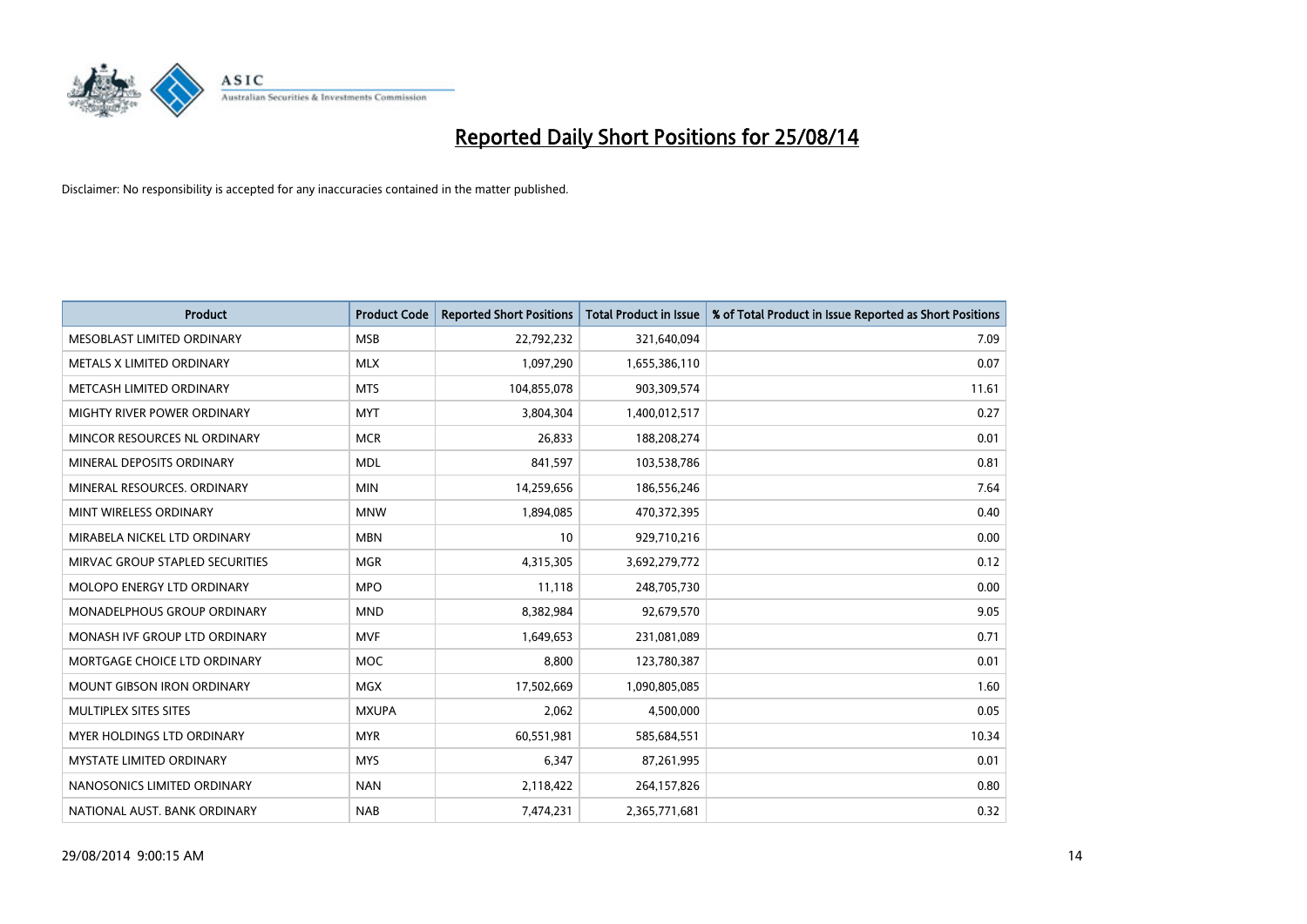

| <b>Product</b>                | <b>Product Code</b> | <b>Reported Short Positions</b> | <b>Total Product in Issue</b> | % of Total Product in Issue Reported as Short Positions |
|-------------------------------|---------------------|---------------------------------|-------------------------------|---------------------------------------------------------|
| NATIONAL STORAGE STAPLED      | <b>NSR</b>          | 2,430,947                       | 244,897,096                   | 0.99                                                    |
| NAVITAS LIMITED ORDINARY      | <b>NVT</b>          | 3,934,647                       | 375,712,581                   | 1.05                                                    |
| NEARMAP LTD ORDINARY          | <b>NEA</b>          | 731,083                         | 337,346,101                   | 0.22                                                    |
| NEON ENERGY LIMITED ORDINARY  | <b>NEN</b>          | 140,474                         | 553,037,848                   | 0.03                                                    |
| NEUREN PHARMACEUT, ORDINARY   | <b>NEU</b>          | 67,231                          | 1,565,692,420                 | 0.00                                                    |
| NEW HOPE CORPORATION ORDINARY | <b>NHC</b>          | 1,363,188                       | 830,999,449                   | 0.16                                                    |
| NEWCREST MINING ORDINARY      | <b>NCM</b>          | 12,103,172                      | 766,510,971                   | 1.58                                                    |
| NEWS CORP A NON-VOTING CDI    | <b>NWSLV</b>        | 399,312                         | 2,976,217                     | 13.42                                                   |
| NEWS CORP B VOTING CDI        | <b>NWS</b>          | 577,270                         | 21,792,806                    | 2.65                                                    |
| NEWSAT LIMITED ORDINARY       | <b>NWT</b>          | 8,214,020                       | 613,199,841                   | 1.34                                                    |
| NEXTDC LIMITED ORDINARY       | <b>NXT</b>          | 19,057,741                      | 193,154,486                   | 9.87                                                    |
| NEXUS ENERGY LIMITED ORDINARY | <b>NXS</b>          | 83,985                          | 1,330,219,459                 | 0.01                                                    |
| NIB HOLDINGS LIMITED ORDINARY | <b>NHF</b>          | 2,048,686                       | 439,004,182                   | 0.47                                                    |
| NIDO PETROLEUM ORDINARY       | <b>NDO</b>          | 42,480                          | 2,188,266,468                 | 0.00                                                    |
| NINE ENTERTAINMENT ORDINARY   | <b>NEC</b>          | 4,749,718                       | 940,295,023                   | 0.51                                                    |
| NOBLE MINERAL RES ORDINARY    | <b>NMG</b>          | 2,365,726                       | 666,397,952                   | 0.36                                                    |
| NORTHERN IRON LTD ORDINARY    | <b>NFE</b>          | 11,392                          | 484,405,314                   | 0.00                                                    |
| NORTHERN STAR ORDINARY        | <b>NST</b>          | 10,057,747                      | 587,429,659                   | 1.71                                                    |
| NRW HOLDINGS LIMITED ORDINARY | <b>NWH</b>          | 11,314,439                      | 278,888,011                   | 4.06                                                    |
| NUFARM LIMITED ORDINARY       | <b>NUF</b>          | 17,997,390                      | 264,021,627                   | 6.82                                                    |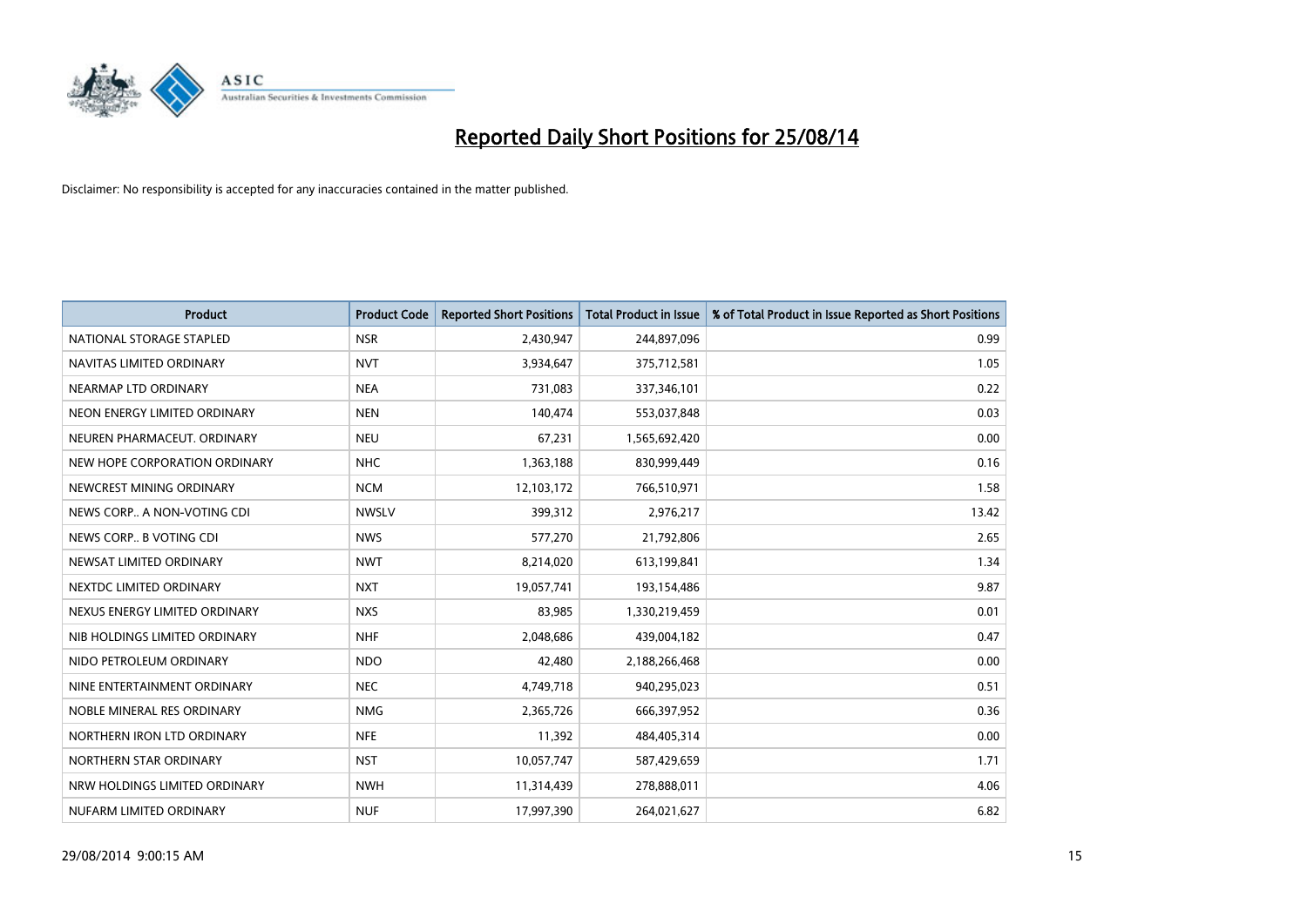

| <b>Product</b>                        | <b>Product Code</b> | <b>Reported Short Positions</b> | <b>Total Product in Issue</b> | % of Total Product in Issue Reported as Short Positions |
|---------------------------------------|---------------------|---------------------------------|-------------------------------|---------------------------------------------------------|
| NUPLEX INDUSTRIES ORDINARY            | <b>NPX</b>          | 1,000                           | 198,125,827                   | 0.00                                                    |
| OCEANAGOLD CORP. CHESS DEPOSITARY INT | <b>OGC</b>          | 1,423,678                       | 301,420,186                   | 0.47                                                    |
| OIL SEARCH LTD ORDINARY               | OSH                 | 4,241,715                       | 1,519,022,225                 | 0.28                                                    |
| OM HOLDINGS LIMITED ORDINARY          | OMH                 | 307,959                         | 733,423,337                   | 0.04                                                    |
| ORICA LIMITED ORDINARY                | ORI                 | 11,951,100                      | 372,743,291                   | 3.21                                                    |
| ORIGIN ENERGY ORDINARY                | ORG                 | 8,452,861                       | 1,103,646,907                 | 0.77                                                    |
| OROCOBRE LIMITED ORDINARY             | <b>ORE</b>          | 2,424,672                       | 132,041,911                   | 1.84                                                    |
| ORORA LIMITED ORDINARY                | <b>ORA</b>          | 2,049,343                       | 1,206,684,923                 | 0.17                                                    |
| OROTONGROUP LIMITED ORDINARY          | <b>ORL</b>          | 402,174                         | 40,880,902                    | 0.98                                                    |
| <b>OZ MINERALS ORDINARY</b>           | OZL                 | 17,140,091                      | 303,470,022                   | 5.65                                                    |
| OZFOREX GROUP LTD ORDINARY            | <b>OFX</b>          | 10,082,508                      | 240,000,000                   | 4.20                                                    |
| PACIFIC BRANDS ORDINARY               | <b>PBG</b>          | 20,286,008                      | 917,226,291                   | 2.21                                                    |
| PACT GROUP HLDGS LTD ORDINARY         | <b>PGH</b>          | 2,275,066                       | 294,097,961                   | 0.77                                                    |
| PALADIN ENERGY LTD ORDINARY           | <b>PDN</b>          | 102,996,016                     | 964, 367, 284                 | 10.68                                                   |
| PANAUST LIMITED ORDINARY              | <b>PNA</b>          | 362,701                         | 635,580,654                   | 0.06                                                    |
| PANORAMIC RESOURCES ORDINARY          | PAN                 | 193,985                         | 322,275,824                   | 0.06                                                    |
| PANTERRA GOLD LTD ORDINARY            | PGI                 | 1                               | 822,241,166                   | 0.00                                                    |
| PAPERLINX LIMITED ORDINARY            | <b>PPX</b>          | 44,675                          | 665, 181, 261                 | 0.01                                                    |
| PAPILLON RES LTD ORDINARY             | PIR                 | 6,539,205                       | 352,044,210                   | 1.86                                                    |
| PATTIES FOODS LTD ORDINARY            | <b>PFL</b>          | 7,080                           | 139,144,338                   | 0.01                                                    |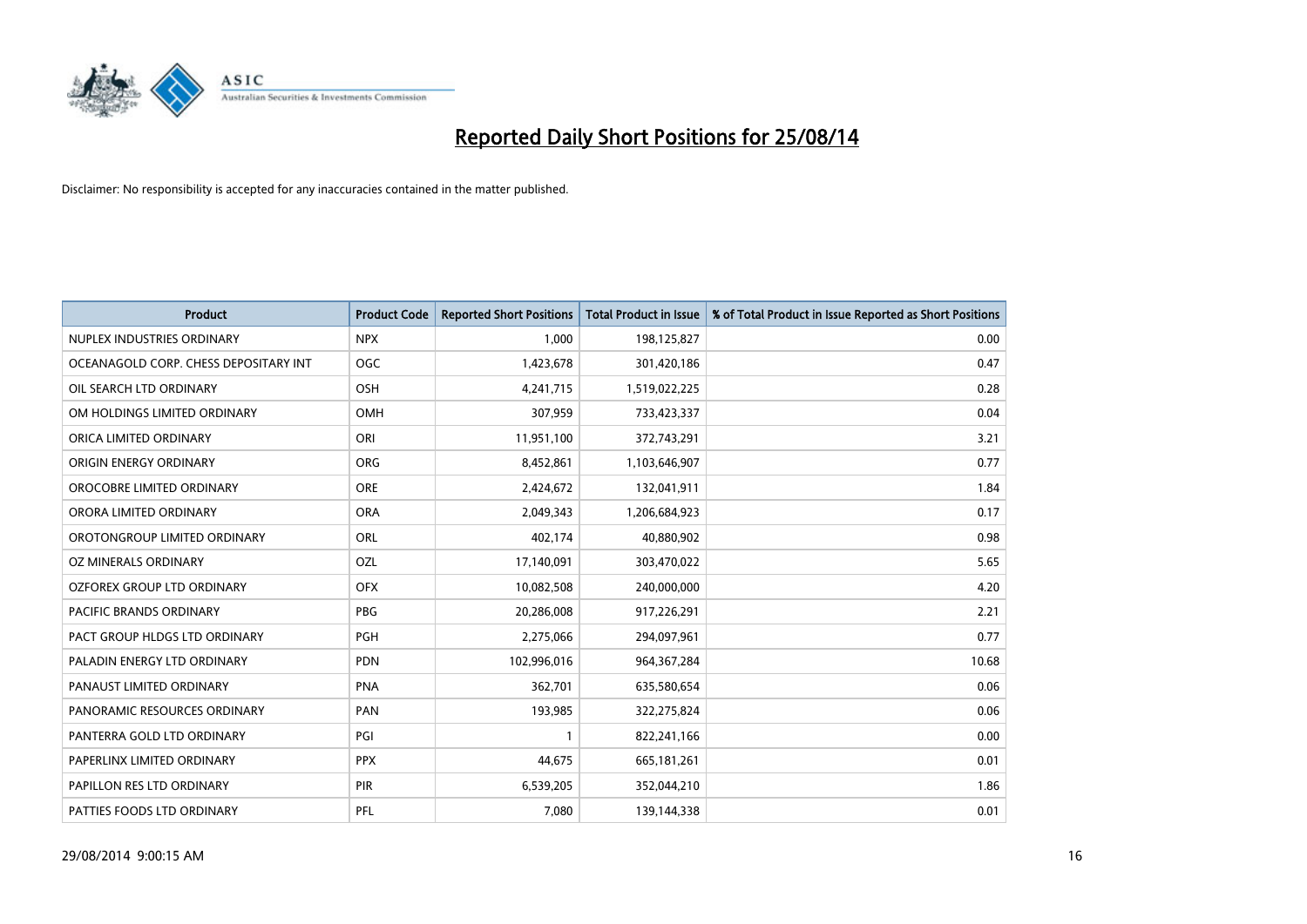

| <b>Product</b>                    | <b>Product Code</b> | <b>Reported Short Positions</b> | <b>Total Product in Issue</b> | % of Total Product in Issue Reported as Short Positions |
|-----------------------------------|---------------------|---------------------------------|-------------------------------|---------------------------------------------------------|
| PEET LIMITED ORDINARY             | <b>PPC</b>          | 71,818                          | 433,389,348                   | 0.02                                                    |
| PENTAL LTD ORDINARY               | <b>PTL</b>          | 500,000                         | 1,795,407,186                 | 0.03                                                    |
| PERPETUAL LIMITED ORDINARY        | <b>PPT</b>          | 533,688                         | 46,574,426                    | 1.15                                                    |
| PERSEUS MINING LTD ORDINARY       | PRU                 | 14,031,894                      | 526,656,401                   | 2.66                                                    |
| PHARMAXIS LTD ORDINARY            | <b>PXS</b>          | 81,796                          | 309,514,849                   | 0.03                                                    |
| PHOSPHAGENICS LTD. ORDINARY       | POH                 | 250,000                         | 1,210,965,957                 | 0.02                                                    |
| PLATINUM ASSET ORDINARY           | <b>PTM</b>          | 1,077,143                       | 580,336,142                   | 0.19                                                    |
| PLATINUM AUSTRALIA ORDINARY       | <b>PLA</b>          | 836,127                         | 504,968,043                   | 0.17                                                    |
| PMP LIMITED ORDINARY              | <b>PMP</b>          | 27,581                          | 323,781,124                   | 0.01                                                    |
| PRANA BIOTECHNOLOGY ORDINARY      | PBT                 | 3,819,777                       | 488,936,960                   | 0.78                                                    |
| PREMIER INVESTMENTS ORDINARY      | <b>PMV</b>          | 267,897                         | 155,714,874                   | 0.17                                                    |
| PRIMA BIOMED LTD ORDINARY         | <b>PRR</b>          | 132,361                         | 1,228,709,341                 | 0.01                                                    |
| PRIMARY HEALTH CARE ORDINARY      | <b>PRY</b>          | 9,569,728                       | 505,659,944                   | 1.89                                                    |
| PRIME MEDIA GRP LTD ORDINARY      | <b>PRT</b>          | 1,566,177                       | 366,330,303                   | 0.43                                                    |
| PROGRAMMED ORDINARY               | <b>PRG</b>          | 152,018                         | 118,644,974                   | 0.13                                                    |
| <b>QANTAS AIRWAYS ORDINARY</b>    | QAN                 | 60,269,731                      | 2,196,330,250                 | 2.74                                                    |
| OBE INSURANCE GROUP ORDINARY      | QBE                 | 21,207,134                      | 1,277,602,695                 | 1.66                                                    |
| <b>QUBE HOLDINGS LTD ORDINARY</b> | <b>QUB</b>          | 17,107,882                      | 1,051,172,929                 | 1.63                                                    |
| RAMELIUS RESOURCES ORDINARY       | <b>RMS</b>          | 734,071                         | 458,968,257                   | 0.16                                                    |
| RAMSAY HEALTH CARE ORDINARY       | <b>RHC</b>          | 1,459,231                       | 202,081,252                   | 0.72                                                    |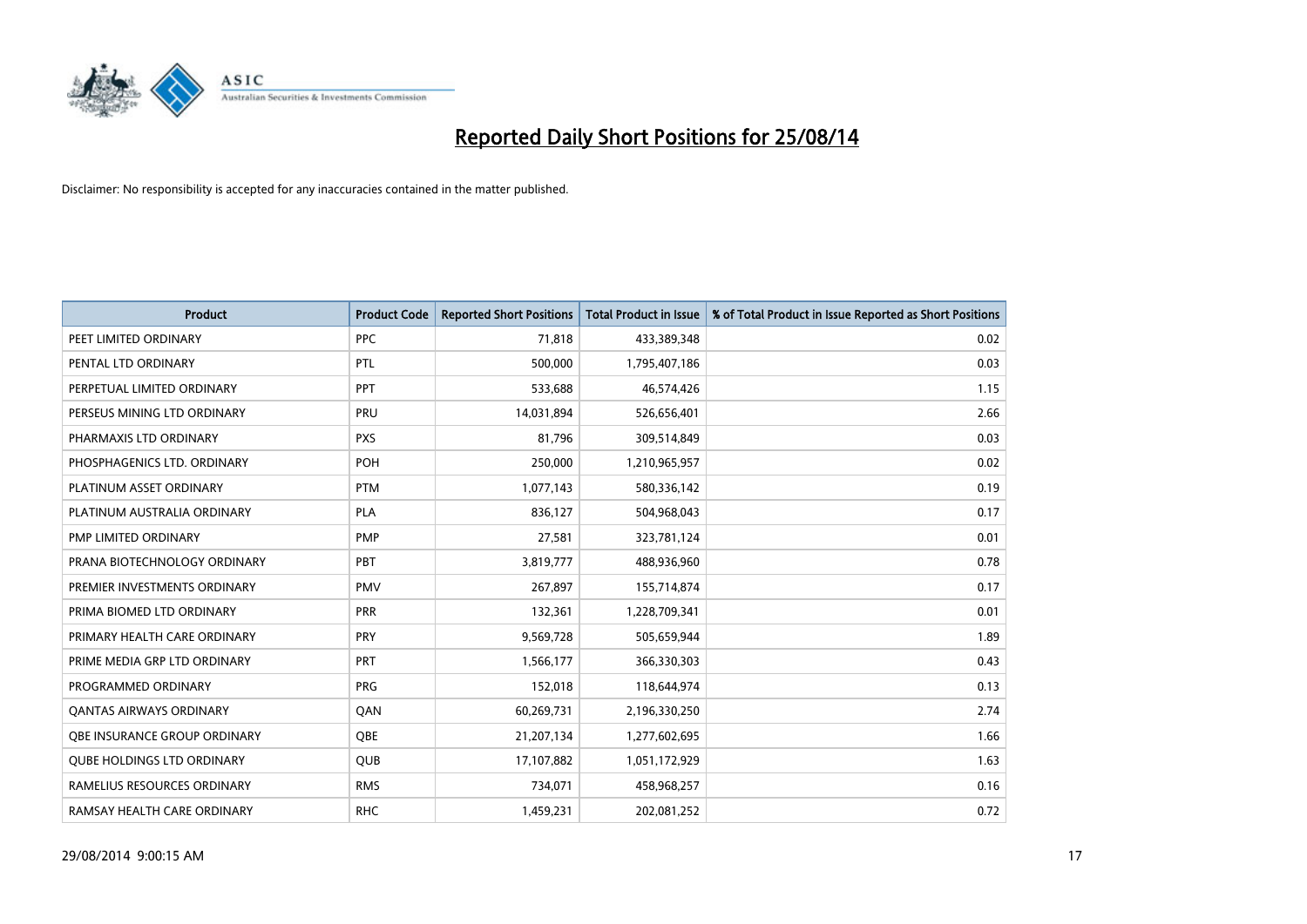

| <b>Product</b>                      | <b>Product Code</b> | <b>Reported Short Positions</b> | <b>Total Product in Issue</b> | % of Total Product in Issue Reported as Short Positions |
|-------------------------------------|---------------------|---------------------------------|-------------------------------|---------------------------------------------------------|
| <b>RCG CORPORATION LTD ORDINARY</b> | <b>RCG</b>          | 8,085                           | 263,808,625                   | 0.00                                                    |
| <b>RCR TOMLINSON ORDINARY</b>       | <b>RCR</b>          | 500,936                         | 136,989,238                   | 0.37                                                    |
| <b>REA GROUP ORDINARY</b>           | <b>REA</b>          | 1,512,550                       | 131,714,699                   | 1.15                                                    |
| RECALL HOLDINGS LTD ORDINARY        | <b>REC</b>          | 6,618,902                       | 312,903,583                   | 2.12                                                    |
| <b>RECKON LIMITED ORDINARY</b>      | <b>RKN</b>          | 1,418,755                       | 112,084,762                   | 1.27                                                    |
| <b>RED 5 LIMITED ORDINARY</b>       | <b>RED</b>          | 174,740                         | 759,451,008                   | 0.02                                                    |
| <b>RED FORK ENERGY ORDINARY</b>     | <b>RFE</b>          | 1,281,098                       | 501,051,719                   | 0.26                                                    |
| REDBANK ENERGY LTD ORDINARY         | AEJ                 | 13                              | 786,287                       | 0.00                                                    |
| REED RESOURCES LTD ORDINARY         | <b>RDR</b>          | 2,000                           | 499,453,895                   | 0.00                                                    |
| <b>REGIS RESOURCES ORDINARY</b>     | <b>RRL</b>          | 42,245,915                      | 499,744,095                   | 8.45                                                    |
| RESMED INC CDI 10:1                 | <b>RMD</b>          | 42,154,515                      | 1,403,045,440                 | 3.00                                                    |
| <b>RESOLUTE MINING ORDINARY</b>     | <b>RSG</b>          | 4,906,729                       | 641,189,223                   | 0.77                                                    |
| RESOURCE GENERATION ORDINARY        | <b>RES</b>          | 1,220                           | 581,380,338                   | 0.00                                                    |
| RETAIL FOOD GROUP ORDINARY          | <b>RFG</b>          | 6,919,265                       | 144,878,508                   | 4.78                                                    |
| REX MINERALS LIMITED ORDINARY       | <b>RXM</b>          | 615,672                         | 220,519,784                   | 0.28                                                    |
| RIO TINTO LIMITED ORDINARY          | <b>RIO</b>          | 4,547,389                       | 435,758,720                   | 1.04                                                    |
| ROC OIL COMPANY ORDINARY            | <b>ROC</b>          | 458,813                         | 687,618,400                   | 0.07                                                    |
| ROYAL WOLF HOLDINGS ORDINARY        | <b>RWH</b>          | 211,639                         | 100,387,052                   | 0.21                                                    |
| RUBIK FINANCIAL LTD. ORDINARY       | <b>RFL</b>          | 40,914                          | 340,999,914                   | 0.01                                                    |
| RUNGEPINCOCKMINARCO ORDINARY        | <b>RUL</b>          | 35,000                          | 176,380,950                   | 0.02                                                    |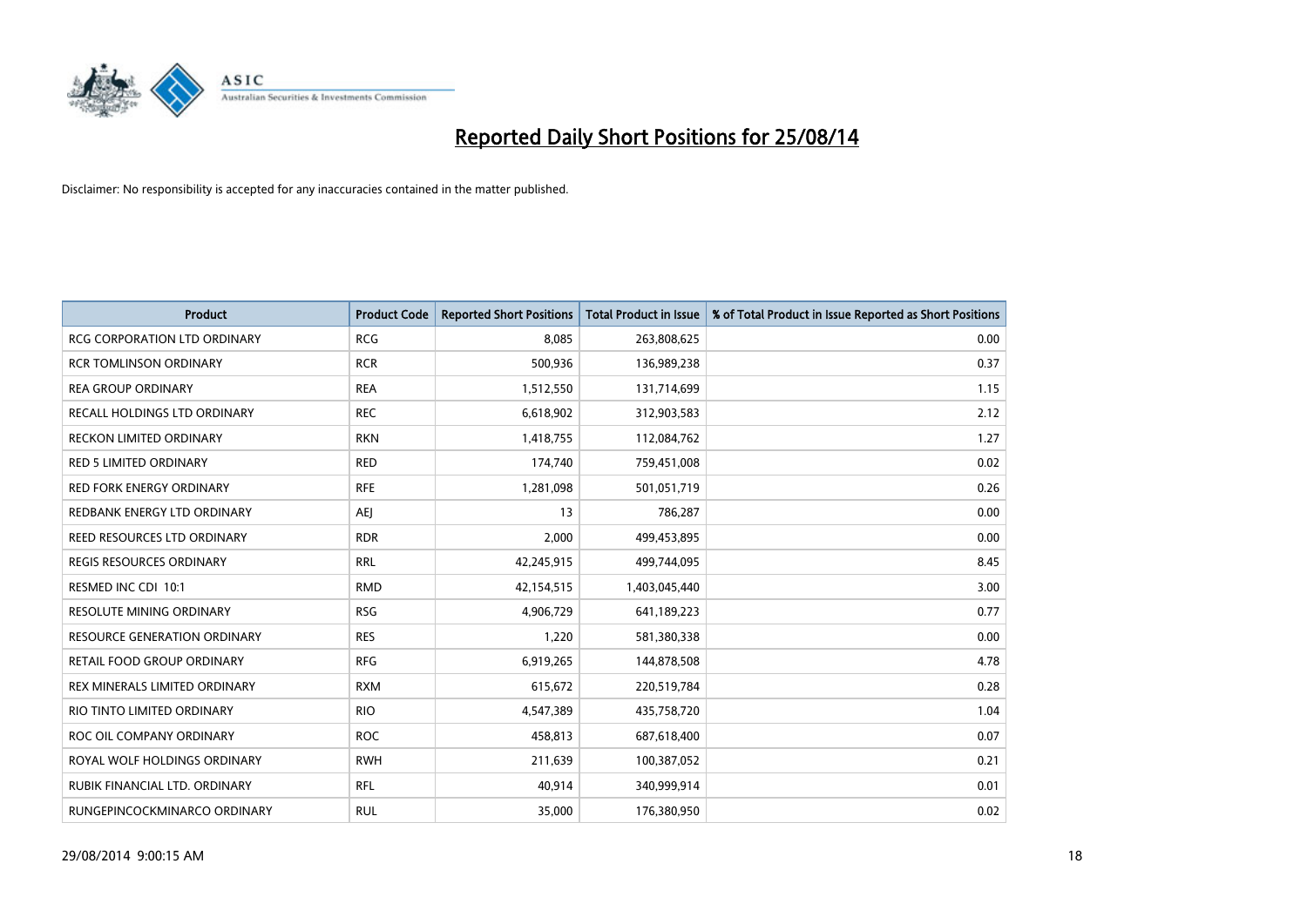

| <b>Product</b>                        | <b>Product Code</b> | <b>Reported Short Positions</b> | <b>Total Product in Issue</b> | % of Total Product in Issue Reported as Short Positions |
|---------------------------------------|---------------------|---------------------------------|-------------------------------|---------------------------------------------------------|
| RURALCO HOLDINGS ORDINARY             | <b>RHL</b>          | 3.658                           | 77,291,069                    | 0.00                                                    |
| SAI GLOBAL LIMITED ORDINARY           | SAI                 | 272,446                         | 210,918,332                   | 0.13                                                    |
| SALMAT LIMITED ORDINARY               | <b>SLM</b>          | 99,857                          | 159,812,799                   | 0.06                                                    |
| SAMSON OIL & GAS LTD ORDINARY         | <b>SSN</b>          | 20,376,960                      | 2,837,756,933                 | 0.72                                                    |
| SANDFIRE RESOURCES ORDINARY           | <b>SFR</b>          | 1,981,399                       | 155,640,968                   | 1.27                                                    |
| SANTOS LTD ORDINARY                   | <b>STO</b>          | 3,701,838                       | 976,675,660                   | 0.38                                                    |
| SARACEN MINERAL ORDINARY              | <b>SAR</b>          | 424,452                         | 792,784,738                   | 0.05                                                    |
| SCA PROPERTY GROUP STAPLED SECURITIES | <b>SCP</b>          | 30,417,115                      | 648,628,320                   | 4.69                                                    |
| <b>SCENTRE GRP STAPLED</b>            | <b>SCG</b>          | 23,088,535                      | 5,324,296,678                 | 0.43                                                    |
| SEDGMAN LIMITED ORDINARY              | <b>SDM</b>          | 1,593,668                       | 227,059,277                   | 0.70                                                    |
| SEEK LIMITED ORDINARY                 | <b>SEK</b>          | 12,426,000                      | 340,459,756                   | 3.65                                                    |
| SELECT HARVESTS ORDINARY              | SHV                 | 817,734                         | 57,999,427                    | 1.41                                                    |
| SENEX ENERGY LIMITED ORDINARY         | <b>SXY</b>          | 9,479,796                       | 1,148,128,941                 | 0.83                                                    |
| SERVCORP LIMITED ORDINARY             | SRV                 | 2,550                           | 98,432,275                    | 0.00                                                    |
| SERVICE STREAM ORDINARY               | <b>SSM</b>          | 30                              | 386,389,873                   | 0.00                                                    |
| SEVEN GROUP HOLDINGS ORDINARY         | <b>SVW</b>          | 109,193                         | 302,691,886                   | 0.04                                                    |
| SEVEN WEST MEDIA LTD ORDINARY         | <b>SWM</b>          | 4,418,019                       | 999,160,872                   | 0.44                                                    |
| SIGMA PHARMACEUTICAL ORDINARY         | <b>SIP</b>          | 17,435,331                      | 1,108,086,575                 | 1.57                                                    |
| SILEX SYSTEMS ORDINARY                | <b>SLX</b>          | 6,343,650                       | 170,467,339                   | 3.72                                                    |
| SILVER CHEF LIMITED ORDINARY          | SIV                 | 62,028                          | 29,469,492                    | 0.21                                                    |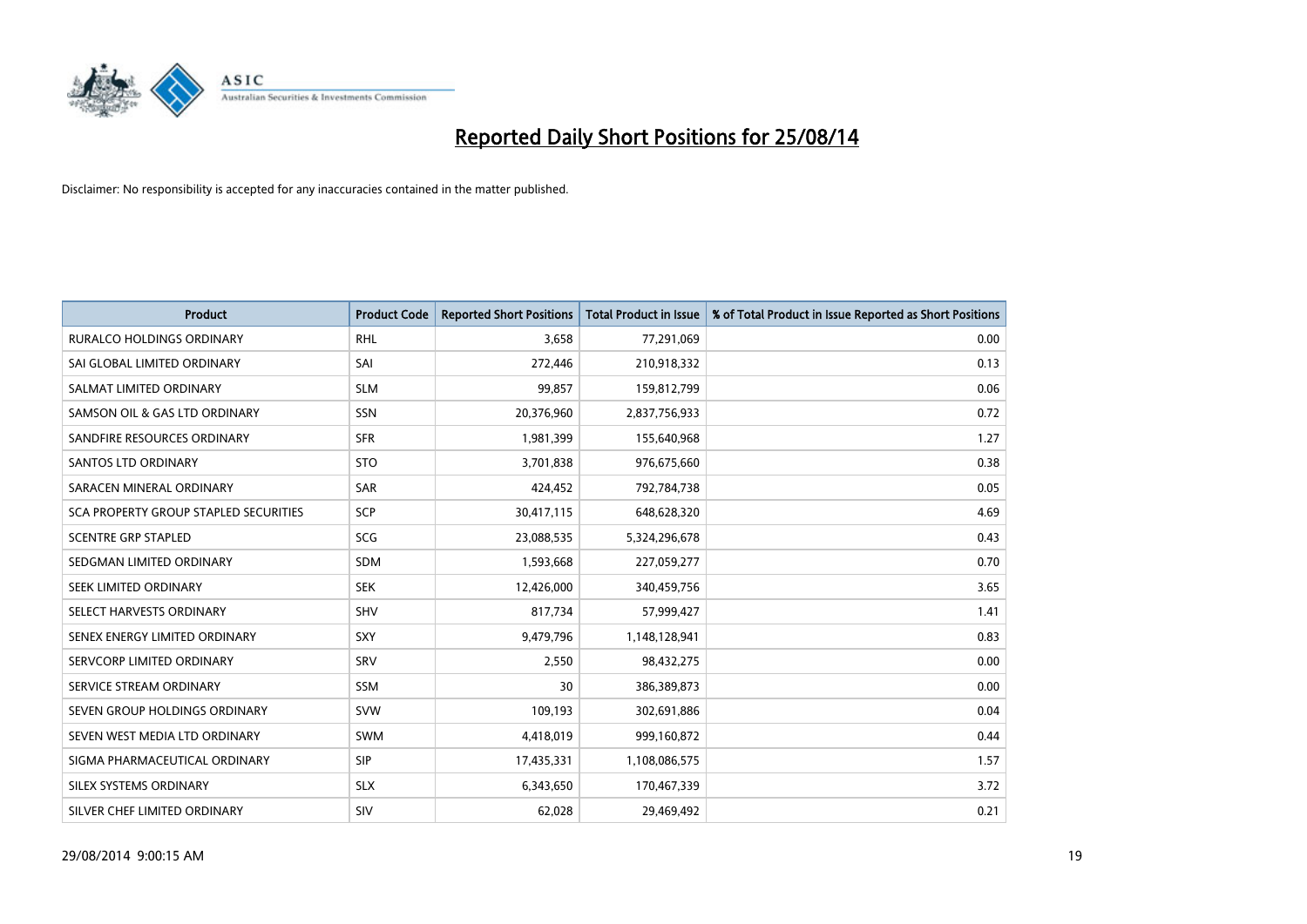

| <b>Product</b>                           | <b>Product Code</b> | <b>Reported Short Positions</b> | <b>Total Product in Issue</b> | % of Total Product in Issue Reported as Short Positions |
|------------------------------------------|---------------------|---------------------------------|-------------------------------|---------------------------------------------------------|
| SILVER LAKE RESOURCE ORDINARY            | <b>SLR</b>          | 23,255,193                      | 503,233,971                   | 4.62                                                    |
| SIMAVITA LTD CDI 1:1                     | <b>SVA</b>          | 15,000                          | 73,366,351                    | 0.02                                                    |
| SIMS METAL MGMT LTD ORDINARY             | SGM                 | 12,428,789                      | 204,605,159                   | 6.07                                                    |
| SINGAPORE TELECOMM. CHESS DEPOSITARY INT | SGT                 | 7,684,832                       | 117,328,705                   | 6.55                                                    |
| SINO GAS ENERGY ORDINARY                 | <b>SEH</b>          | 6,852,498                       | 1,541,422,358                 | 0.44                                                    |
| SIRIUS RESOURCES NL ORDINARY             | <b>SIR</b>          | 9,861,032                       | 312,688,269                   | 3.15                                                    |
| SIRTEX MEDICAL ORDINARY                  | <b>SRX</b>          | 35,171                          | 56,494,365                    | 0.06                                                    |
| SKILLED GROUP LTD ORDINARY               | <b>SKE</b>          | 5,169,912                       | 235,254,496                   | 2.20                                                    |
| <b>SKY NETWORK ORDINARY</b>              | <b>SKT</b>          | 181,688                         | 389,139,785                   | 0.05                                                    |
| SKYCITY ENT GRP LTD ORDINARY             | <b>SKC</b>          | 1,784,439                       | 582,088,094                   | 0.31                                                    |
| <b>SLATER &amp; GORDON ORDINARY</b>      | SGH                 | 2,855,676                       | 204,338,625                   | 1.40                                                    |
| SMS MANAGEMENT, ORDINARY                 | SMX                 | 2,290,143                       | 69,394,537                    | 3.30                                                    |
| SONIC HEALTHCARE ORDINARY                | <b>SHL</b>          | 1,402,398                       | 400,811,556                   | 0.35                                                    |
| SOUL PATTINSON (W.H) ORDINARY            | SOL                 | 12,794                          | 239,395,320                   | 0.01                                                    |
| SP AUSNET STAPLED SECURITIES             | <b>SPN</b>          | 787,474                         | 3,425,244,162                 | 0.02                                                    |
| SPARK INFRASTRUCTURE STAPLED US PROHIBT. | SKI                 | 13,056,243                      | 1,466,360,128                 | 0.89                                                    |
| SPARK NEW ZEALAND ORDINARY               | <b>SPK</b>          | 7,738,805                       | 1,828,530,844                 | 0.42                                                    |
| SPDR 200 FUND ETF UNITS                  | <b>STW</b>          | 23,638                          | 46,146,865                    | 0.05                                                    |
| SPECIALTY FASHION ORDINARY               | <b>SFH</b>          | 1,264                           | 192,236,121                   | 0.00                                                    |
| SPOTLESS GRP HLD LTD ORDINARY            | <b>SPO</b>          | 20,323,782                      | 1,098,290,178                 | 1.85                                                    |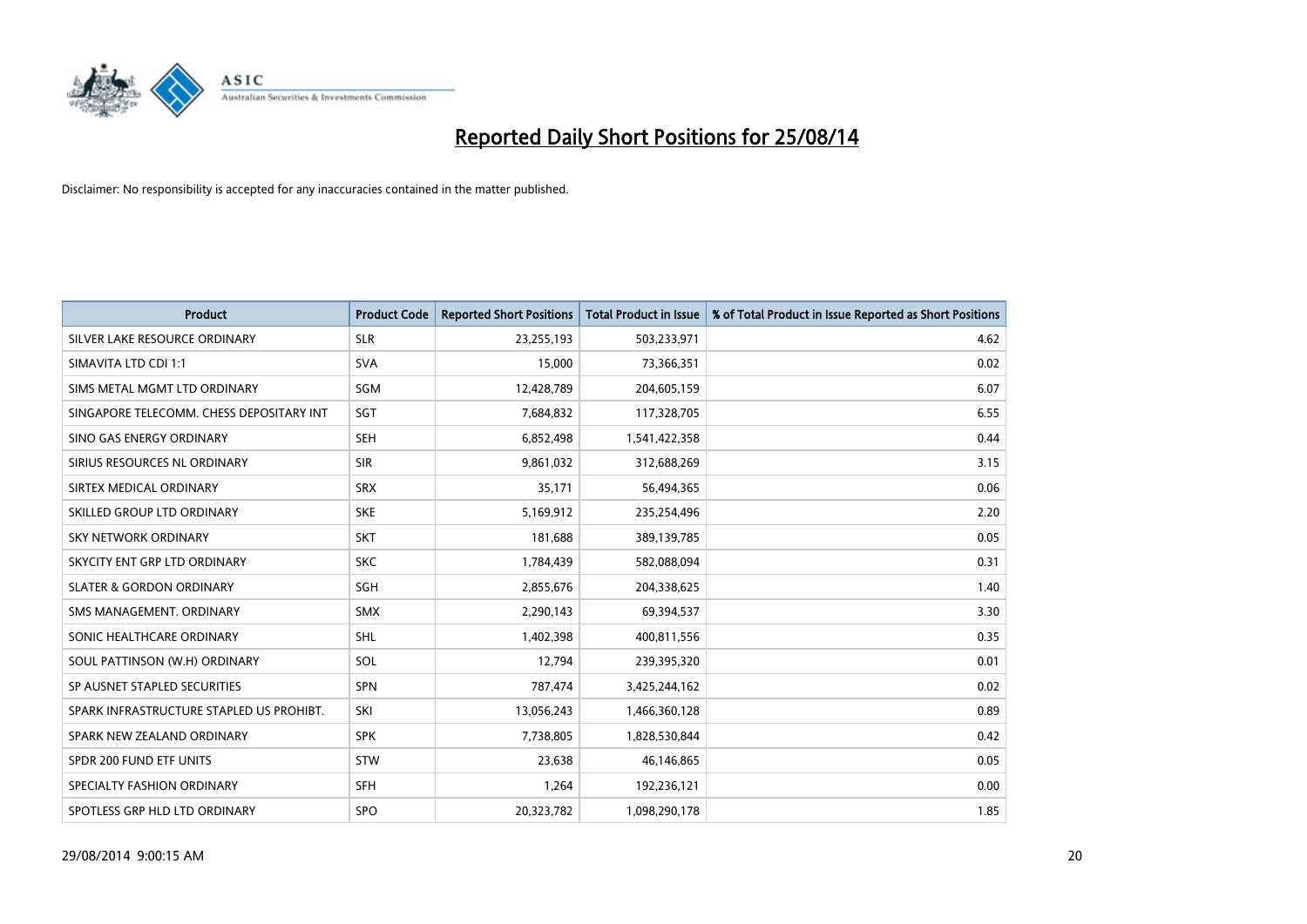

| <b>Product</b>                   | <b>Product Code</b> | <b>Reported Short Positions</b> | <b>Total Product in Issue</b> | % of Total Product in Issue Reported as Short Positions |
|----------------------------------|---------------------|---------------------------------|-------------------------------|---------------------------------------------------------|
| ST BARBARA LIMITED ORDINARY      | <b>SBM</b>          | 13,119,118                      | 488,074,077                   | 2.69                                                    |
| STARPHARMA HOLDINGS ORDINARY     | SPL                 | 14,356,516                      | 285,109,680                   | 5.04                                                    |
| STEADFAST GROUP LTD ORDINARY     | <b>SDF</b>          | 5,152,076                       | 501,638,307                   | 1.03                                                    |
| STH CRS ELECT ENGNR ORDINARY     | <b>SXE</b>          | 13,433                          | 161,523,130                   | 0.01                                                    |
| STHN CROSS MEDIA ORDINARY        | <b>SXL</b>          | 30,352,979                      | 705,246,986                   | 4.30                                                    |
| STOCKLAND UNITS/ORD STAPLED      | SGP                 | 8,727,089                       | 2,326,978,560                 | 0.38                                                    |
| STRAITS RES LTD. ORDINARY        | SRO                 | 28.747                          | 1,217,730,293                 | 0.00                                                    |
| STRIKE ENERGY LTD ORDINARY       | <b>STX</b>          | 4.000                           | 833,330,946                   | 0.00                                                    |
| STW COMMUNICATIONS ORDINARY      | <b>SGN</b>          | 2,072,554                       | 403,828,512                   | 0.51                                                    |
| SUNCORP GROUP LTD ORDINARY       | <b>SUN</b>          | 11,196,959                      | 1,286,600,980                 | 0.87                                                    |
| SUNDANCE ENERGY ORDINARY         | <b>SEA</b>          | 2,945,689                       | 548,714,663                   | 0.54                                                    |
| SUNDANCE RESOURCES ORDINARY      | SDL                 | 79,429,139                      | 3,082,028,456                 | 2.58                                                    |
| SUNLAND GROUP LTD ORDINARY       | <b>SDG</b>          | 1,017,051                       | 181,710,087                   | 0.56                                                    |
| SUPER RET REP LTD ORDINARY       | <b>SUL</b>          | 5,998,823                       | 196,731,620                   | 3.05                                                    |
| SYD AIRPORT STAPLED US PROHIBIT. | SYD                 | 16,285,766                      | 2,216,216,041                 | 0.73                                                    |
| SYRAH RESOURCES ORDINARY         | <b>SYR</b>          | 4,128,199                       | 163,470,076                   | 2.53                                                    |
| TABCORP HOLDINGS LTD ORDINARY    | <b>TAH</b>          | 5,294,046                       | 762,954,019                   | 0.69                                                    |
| TAP OIL LIMITED ORDINARY         | <b>TAP</b>          | 8,184                           | 243,150,627                   | 0.00                                                    |
| TASSAL GROUP LIMITED ORDINARY    | <b>TGR</b>          | 193,375                         | 146,507,029                   | 0.13                                                    |
| <b>TATTS GROUP LTD ORDINARY</b>  | <b>TTS</b>          | 23.030.348                      | 1,434,545,797                 | 1.61                                                    |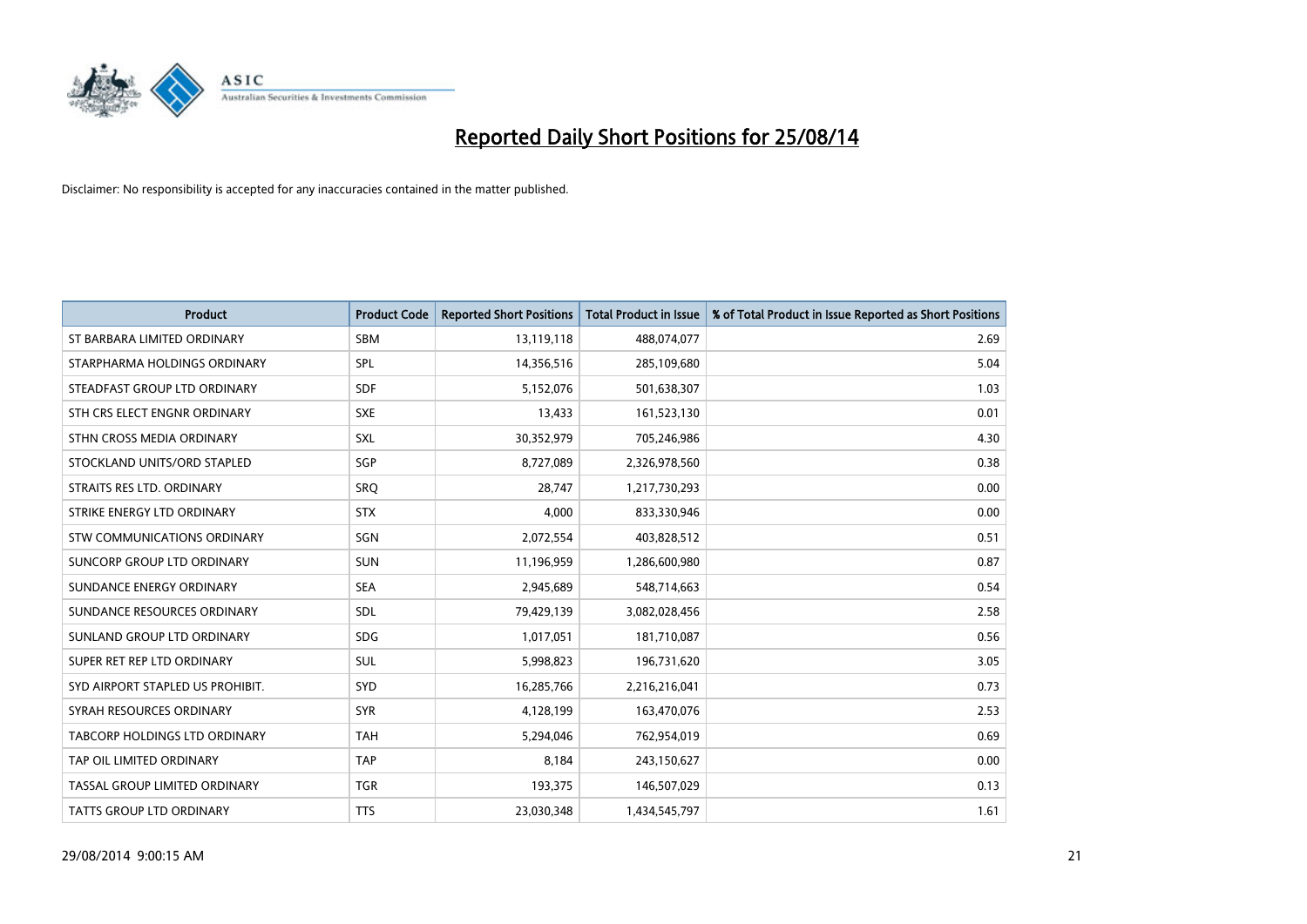

| <b>Product</b>                       | <b>Product Code</b> | <b>Reported Short Positions</b> | <b>Total Product in Issue</b> | % of Total Product in Issue Reported as Short Positions |
|--------------------------------------|---------------------|---------------------------------|-------------------------------|---------------------------------------------------------|
| <b>TECHNOLOGY ONE ORDINARY</b>       | <b>TNE</b>          | 28,839                          | 308,796,455                   | 0.01                                                    |
| TELECOM CORPORATION ORDINARY         | <b>TEL</b>          | 28,215                          | 1,828,530,844                 | 0.00                                                    |
| TELSTRA CORPORATION, ORDINARY        | TLS                 | 64,465,312                      | 12,443,074,357                | 0.52                                                    |
| TEN NETWORK HOLDINGS ORDINARY        | <b>TEN</b>          | 141,885,654                     | 2,630,984,596                 | 5.39                                                    |
| TERANGA GOLD CORP CDI 1:1            | TGZ                 | 244,506                         | 79,354,621                    | 0.31                                                    |
| TFS CORPORATION LTD ORDINARY         | <b>TFC</b>          | 1,660,766                       | 324,157,408                   | 0.51                                                    |
| THE PAS GROUP LTD ORDINARY           | <b>PGR</b>          | 609,390                         | 136,690,860                   | 0.45                                                    |
| THE REJECT SHOP ORDINARY             | <b>TRS</b>          | 2,944,257                       | 28,844,648                    | 10.21                                                   |
| THORN GROUP LIMITED ORDINARY         | <b>TGA</b>          | 176                             | 150,634,985                   | 0.00                                                    |
| <b>TIGER RESOURCES ORDINARY</b>      | <b>TGS</b>          | 3,273,850                       | 898,784,227                   | 0.36                                                    |
| TOLL HOLDINGS LTD ORDINARY           | <b>TOL</b>          | 25,331,123                      | 717,133,875                   | 3.53                                                    |
| TOX FREE SOLUTIONS ORDINARY          | <b>TOX</b>          | 3,346,087                       | 133,752,359                   | 2.50                                                    |
| TPG TELECOM LIMITED ORDINARY         | <b>TPM</b>          | 11,760,293                      | 793,808,141                   | 1.48                                                    |
| <b>TRADE ME GROUP ORDINARY</b>       | <b>TME</b>          | 3,921,162                       | 396,584,956                   | 0.99                                                    |
| <b>TRANSFIELD SERVICES ORDINARY</b>  | <b>TSE</b>          | 24,909,533                      | 512,457,716                   | 4.86                                                    |
| TRANSPACIFIC INDUST, ORDINARY        | <b>TPI</b>          | 7,816,114                       | 1,579,648,778                 | 0.49                                                    |
| TRANSURBAN GROUP TRIPLE STAPLED SEC. | TCL                 | 15,478,112                      | 1,905,959,897                 | 0.81                                                    |
| TREASURY GROUP ORDINARY              | <b>TRG</b>          | 31,831                          | 23,697,498                    | 0.13                                                    |
| TREASURY WINE ESTATE ORDINARY        | <b>TWE</b>          | 8,768,966                       | 649,427,560                   | 1.35                                                    |
| TRITON MIN LTD ORDINARY              | <b>TON</b>          | 7,262                           | 299,304,477                   | 0.00                                                    |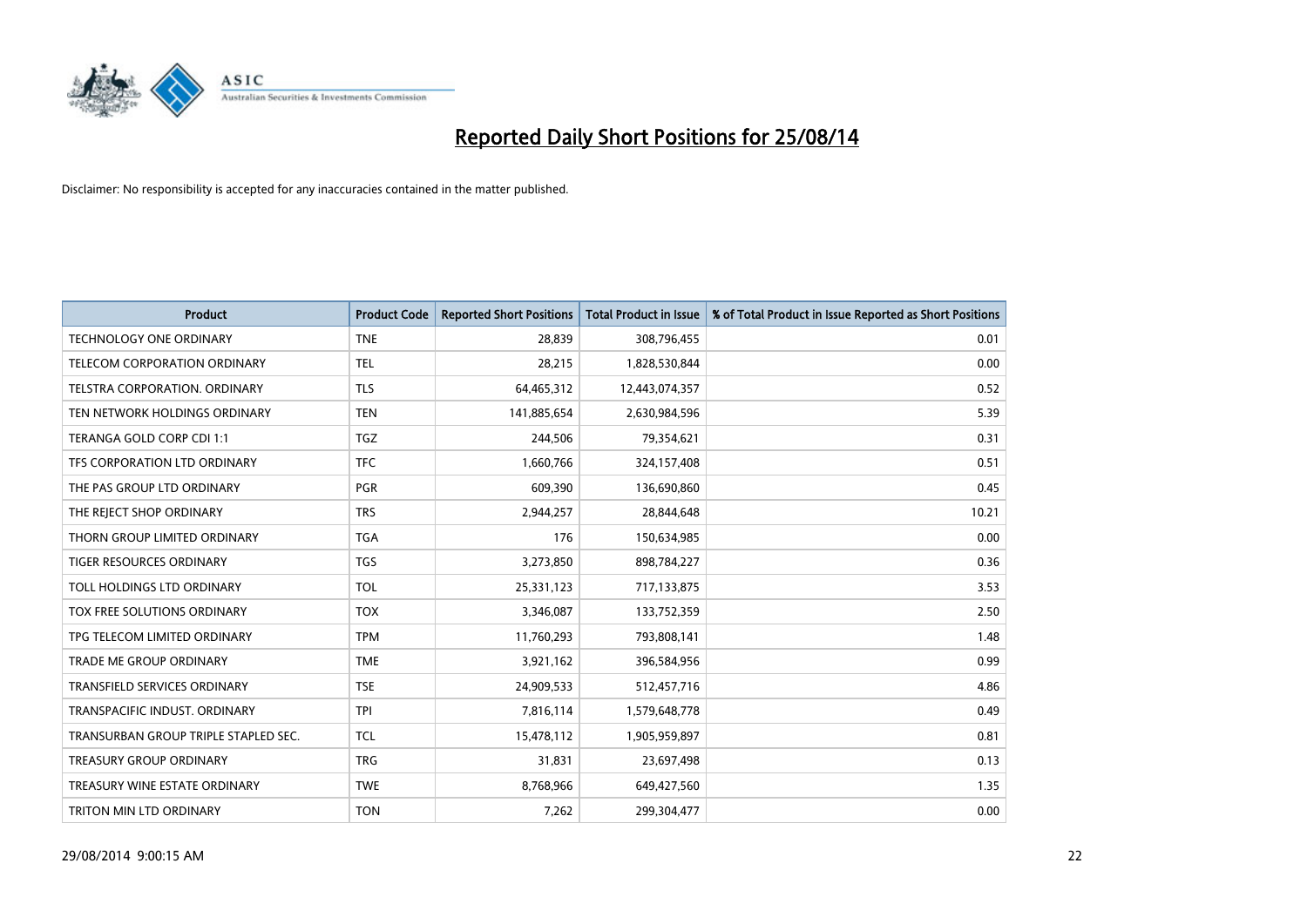

| <b>Product</b>                       | <b>Product Code</b> | <b>Reported Short Positions</b> | <b>Total Product in Issue</b> | % of Total Product in Issue Reported as Short Positions |
|--------------------------------------|---------------------|---------------------------------|-------------------------------|---------------------------------------------------------|
| TROY RESOURCES LTD ORDINARY          | <b>TRY</b>          | 2,335,811                       | 195,096,457                   | 1.20                                                    |
| <b>TZ LIMITED ORDINARY</b>           | <b>TZL</b>          | 5,451,639                       | 384,874,293                   | 1.42                                                    |
| UGL LIMITED ORDINARY                 | UGL                 | 15,176,552                      | 166,511,240                   | 9.11                                                    |
| UNILIFE CORPORATION CDI 6:1          | <b>UNS</b>          | 108,708                         | 268,559,046                   | 0.04                                                    |
| <b>UXC LIMITED ORDINARY</b>          | <b>UXC</b>          | 3,473,712                       | 322,477,434                   | 1.08                                                    |
| <b>VEDA GROUP LTD ORDINARY</b>       | <b>VED</b>          | 17,827,855                      | 842,055,406                   | 2.12                                                    |
| VILLAGE ROADSHOW LTD ORDINARY        | <b>VRL</b>          | 740,721                         | 159,504,142                   | 0.46                                                    |
| VIRGIN AUS HLDG LTD ORDINARY         | <b>VAH</b>          | 57,110,467                      | 3,514,825,734                 | 1.62                                                    |
| <b>VIRTUS HEALTH LTD ORDINARY</b>    | <b>VRT</b>          | 4,717,818                       | 79,722,678                    | 5.92                                                    |
| VISION EYE INSTITUTE ORDINARY        | <b>VEI</b>          | 58,524                          | 161,562,757                   | 0.04                                                    |
| <b>VOCATION LTD ORDINARY</b>         | <b>VET</b>          | 14,239,735                      | 202,899,894                   | 7.02                                                    |
| <b>VOCUS COMMS LTD ORDINARY</b>      | <b>VOC</b>          | 213,820                         | 94,609,834                    | 0.23                                                    |
| WARRNAMBOOL CHEESE ORDINARY          | <b>WCB</b>          | 19                              | 56,098,797                    | 0.00                                                    |
| WATPAC LIMITED ORDINARY              | <b>WTP</b>          | 2,516                           | 186,489,922                   | 0.00                                                    |
| WEBJET LIMITED ORDINARY              | <b>WEB</b>          | 1,604,696                       | 79,397,959                    | 2.02                                                    |
| <b>WESFARMERS LIMITED ORDINARY</b>   | <b>WES</b>          | 7,665,230                       | 1,143,274,951                 | 0.67                                                    |
| WESTERN AREAS LTD ORDINARY           | <b>WSA</b>          | 14,275,595                      | 232,580,131                   | 6.14                                                    |
| WESTERN DESERT RES. ORDINARY         | <b>WDR</b>          | 6,355,943                       | 620,049,919                   | 1.03                                                    |
| WESTERN DESERT RES. RIGHTS 31-MAR-14 | <b>WDRR</b>         | 17,835                          | 120,009,662                   | 0.01                                                    |
| <b>WESTFIELD CORP STAPLED</b>        | <b>WFD</b>          | 2,643,876                       | 2,078,089,686                 | 0.13                                                    |